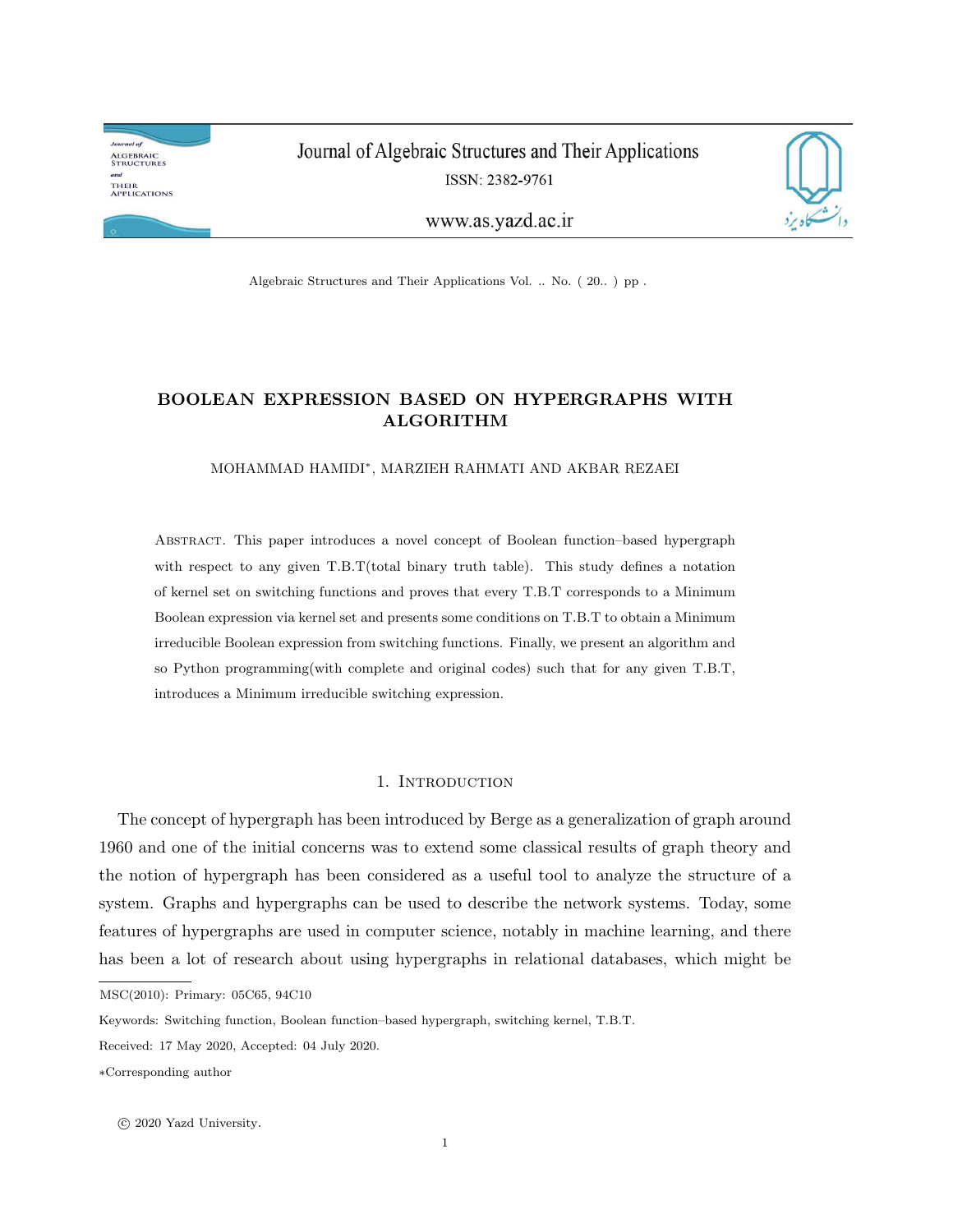viewed as a sort of data mining. The reason why hypergraphs seem apt to depict relations in information systems, social networks, document centered information processing, web information systems and computer science, are the relationships among services within a service oriented architecture [[4](#page-18-0), [5,](#page-18-1) [9](#page-18-2)]. With respect to the classical hypergraph, Smarandache (2019) added the supervertices (a group of vertices put all together form a supervertex), in order to form a superhypergraph (SHG). Therefore, each SHG-vertex and each SHG-edge belong to  $P(V)$ , where V is the set of vertices, and  $P(V)$  means the power set of V. Further on, since in our world we encounter complex and sophisticated groups of individuals and complex and sophisticated connections between them, Smarandache extended the superhypergraph to n-superhypergraph, by extending  $P(V)$  to  $P^{n}(V)$  that is the n-power set of the set V (i.e. power-set of the power-set of the powerset of V, n times)[[10,](#page-18-3) [11](#page-18-4)]. Further materials regarding graphs and hypergraphs are available in the literature too  $[1, 4, 5, 6, 7, 8]$  $[1, 4, 5, 6, 7, 8]$  $[1, 4, 5, 6, 7, 8]$  $[1, 4, 5, 6, 7, 8]$  $[1, 4, 5, 6, 7, 8]$  $[1, 4, 5, 6, 7, 8]$  $[1, 4, 5, 6, 7, 8]$  $[1, 4, 5, 6, 7, 8]$  $[1, 4, 5, 6, 7, 8]$  $[1, 4, 5, 6, 7, 8]$  $[1, 4, 5, 6, 7, 8]$ . Two major new works on logic were published by prominent British mathematicians, formal logic by Augustus De Morgan (1806–1871) and the mathematical analysis of Logic by George Boole (1815–1864). Both authors sought to stretch the boundaries of traditional logic by developing a general method for representing and manipulating logically valid inferences or to develop mechanical modes of making transitions. Historically, propositional logic and electrical engineering have been the main nurturing fields for the development of research on Boolean functions. However, because they are such fundamental mathematical objects, Boolean functions have also been used to model a large number of applications in a variety of areas. In most applications, however, more information is available regarding the process that generates the function of interest asillus trated by Electrical engineering, Artificial neural networks, Reliability theory, Game theory, Integer programming, Distributed computing systems, etc. In other view, Boolean expressions have been widely used to represent a decision/predicate and a number of branch testing and techniques have been reported in the literature[[2](#page-18-9), [3](#page-18-10)].

Regarding these points, this paper considers the concepts of, Boolean expression, hypergraphs and with respect to combination of these concepts, applies it in computer science. In this paper we introduce the notation of switching functions and investigates the relation between hypergraphs and switching functions. This study, for any Boolean function constructs a hyperdiagram which is called a hyperdiagram based on a given Boolean function and investigate some condition it be a hypergraph based on a given Boolean function. Also for all arbitrary hypergraph, is extracted a Boolean function titled Boolean functionable hypergraph. There is a natural question that, do it correspond a switching expression from any given T.B.T. The main our motivation from this paper is extraction an irreducible switching expression from any T.B.T. So we define the concept of Boolean function–based hypergraph and the notation of unitors set of Boolean functions. In final, we apply these concepts and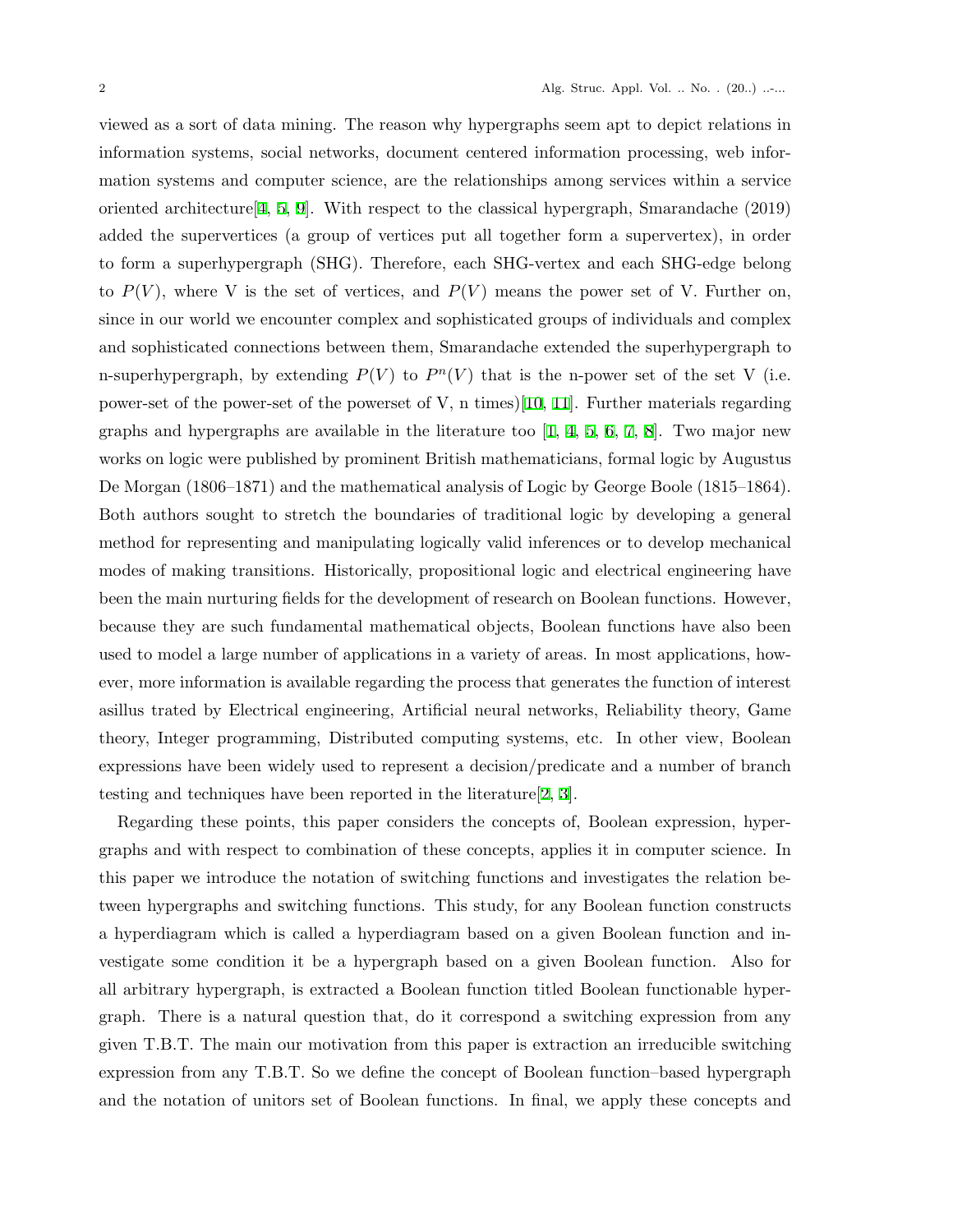prove that every T.B.T corresponds to a Minimum Boolean expression via kernels set and presents some conditions on T.B.T to obtain a Minimum irreducible Boolean expression from switching functions.

### 2. **Preliminaries**

In this section, we recall some definitions and results, which we need in what follows.

Let *X* be an arbitrary set. Then we denote  $P^*(X) = P(X) \setminus \emptyset$ , where  $P(X)$  is the power set of *X*.

**Definition 2.1.** [\[1\]](#page-18-5) Let  $G = \{x_1, x_2, \ldots, x_n\}$  be a finite set. A *hypergraph* on *G* is a pair  $H = (G, \{E_i\}_{i=1}^m)$ *<sup>i</sup>*=1) such that for all 1 *<sup>≤</sup> <sup>i</sup> <sup>≤</sup> m, ∅ ̸*<sup>=</sup> *<sup>E</sup><sup>i</sup> <sup>⊆</sup> <sup>G</sup>* and <sup>∪</sup>*<sup>m</sup> E<sup>i</sup>* = *G*. The elements  $x_1, x_2, \ldots, x_n$  of *G* are called *vertices*, and the sets  $E_1, E_2, \ldots, E_m$  are called the *edges* (*hyperedges*) of the hypergraph *H*. For each  $1 \leq k \leq m$  if  $|E_k| \geq 2$ , then  $E_k$  is represented by a continuous curve joining its vertices, if  $|E_k| = 1$  by a cycle on the element *(loop)*. If for all  $1 \leq k \leq m$   $|E_k| = 2$ , the hypergraph becomes an ordinary (undirected) graph.

**Definition 2.2.** [\[4\]](#page-18-0) Let  $G = \{x_1, x_2, \ldots, x_n\}$  be a finite set. A *hyperdiagram* on *G* is a pair  $H = (G, \{E_k\}_{k=1}^m)$  such that for all  $1 \leq k \leq m, E_k \subseteq G$  and  $|E_k| \geq 1$ . Clearly every hypergraph is a hyperdiagram, while the converse is not necessarily true.

We say that two hyperdiagrams  $H = (G, \{E_k\}_{k=1}^m)$  and  $H' = (G', \{E'_k\}_{k=1}^{m'})$  are isomorphic if  $m = m'$  and there exists a bijection  $\varphi : G \to G'$  and a permutation  $\tau : \{1, 2, \ldots, m\} \to$  $\{1,2,\ldots,m'\}$  such that for all  $x,y\in G$ , if for some  $1\leq i\leq m,x,y\in E_i$ , then  $\varphi(x),\varphi(y)\in G$  $E_{\tau(i)}$ , if for all  $1 \leq i \leq m, x, y \notin E_i$ , then  $\varphi(x), \varphi(y) \notin E_{\tau(i)}$  and if for some  $1 \leq i \leq m, x \in E_i$ , for all  $1 \leq j \leq m, y \notin E_j$ , then  $\varphi(x) \in E_{\tau(i)}$  and  $\varphi(y) \notin E_j$ . Since every hypergraph is a hyperdiagram, define an isomorphic hypergraphs in a similar a way.

### 3. **Switching expression based on hypergraph**

In this section, we apply the notation of total binary truth table(T.B.T) on Boolean variables and introduce the concept of hypergraphable Boolean functions, Boolean functionable hypergraphs and investigate some of their properties. We consider every (*switching*)*Boolean function*  $f: B_n \to B = \{0, 1\}$  by  $f(x_1, x_2, \ldots, x_n) = \prod^m$ *j*=1 ∑ *kj i*=1  $\overline{x_i}$ , where for all  $1 \leq i \leq n, \overline{x_i}$  is a *literal* (Boolean variable or the complement of a Boolean variable) and  $m, j, k_j \in \mathbb{N}$ . Let  $n \in \mathbb{N}, m \in$  $\mathbb{N}^*, x_1, x_2, \ldots, x_n$  be arbitrary Boolean variables and for all 0 ≤ *j* ≤ *m*,  $f^{(m)}(x_1, x_2, \ldots, x_n)$ be Boolean functions. We will denote a total binary truth table(T.B.T) on Boolean variables  $x_1, x_2, \ldots, x_n$  by a set  $\mathcal{T}(f^{(0)}, f^{(1)}, \ldots, f^{(m)}, \overline{x_1}, \ldots, \overline{x_n}) = \{f^{(0)}, f^{(1)}, \ldots, f^{(m)}, (x_1, \ldots, x_n)\},$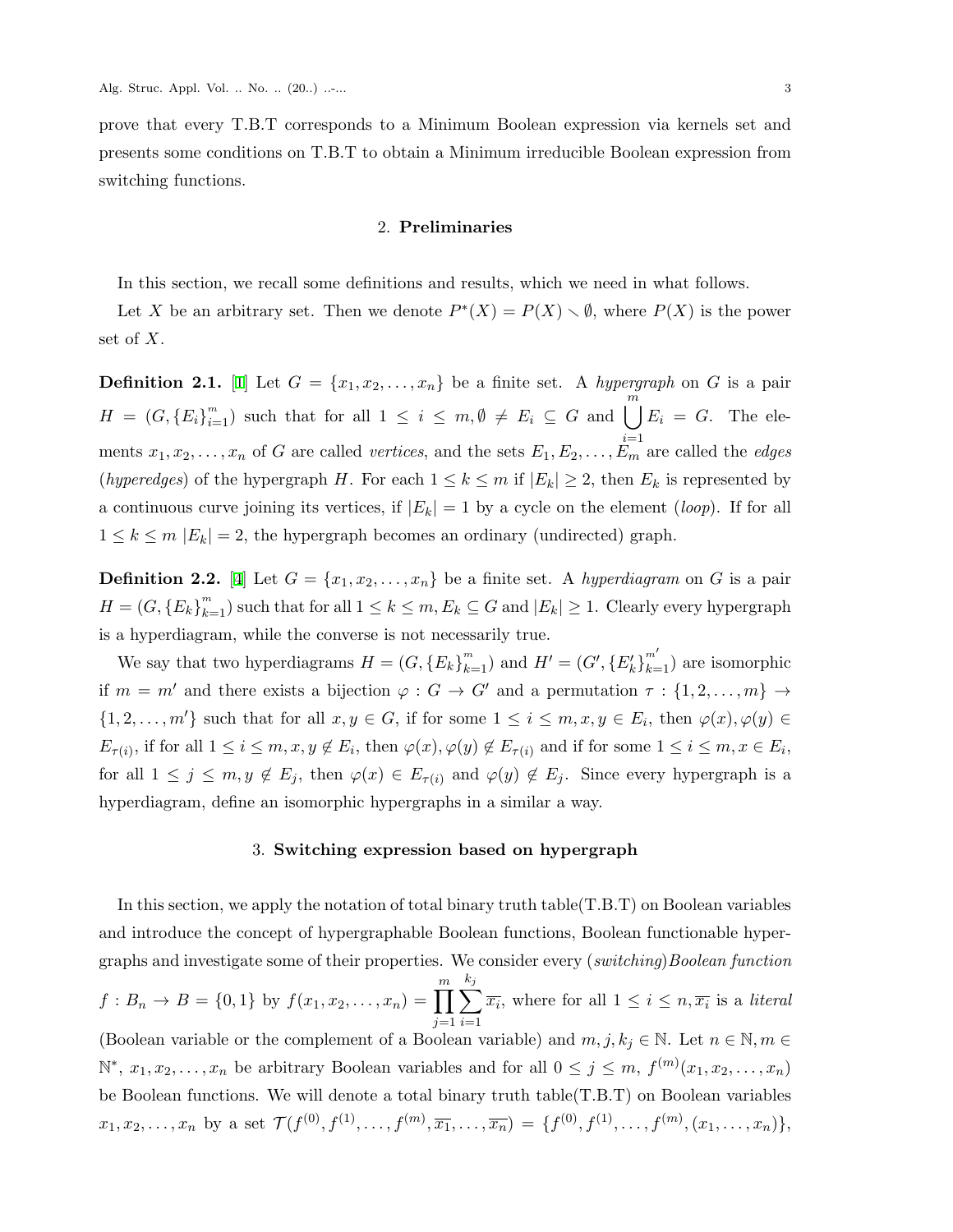|  |  | $x_1$ $x_2$ $x_n$ $f^{(0)}(x_1,,x_n)$ $f^{(1)}(x_1,,x_n)$ $f^{(m)}(x_1,,x_n)$                                      |  |
|--|--|--------------------------------------------------------------------------------------------------------------------|--|
|  |  | 0 0  0 $f_1^{(0)}(x_1,,x_n)$ $f_1^{(1)}(x_1,,x_n)$ $f_1^{(m)}(x_1,,x_n)$                                           |  |
|  |  | 0 0  1 $f_2^{(0)}(x_1,,x_n)$ $f_2^{(1)}(x_1,,x_n)$ $f_2^{(m)}(x_1,,x_n)$<br>: : : : : : : : : : :                  |  |
|  |  |                                                                                                                    |  |
|  |  | 0 0  1 $f_{2^{n-1}}^{(0)}(x_1,\ldots,x_n)$ $f_{2^{n-1}}^{(1)}(x_1,\ldots,x_n)$ $f_{2^{n-1}}^{(m)}(x_1,\ldots,x_n)$ |  |
|  |  | 1 1  1 $f_{2^n}^{(0)}(x_1,\ldots,x_n)$ $f_{2^n}^{(1)}(x_1,\ldots,x_n)$ $f_{2^n}^{(m)}(x_1,\ldots,x_n)$             |  |

<span id="page-3-0"></span>TABLE 1. T. B. T with *n* variables  $\mathcal{T}(f^{(0)}, f^{(1)}, \ldots, f^{(m)}, x_1, x_2, \ldots, x_n)$ 

<span id="page-3-1"></span>TABLE 2. T.B.T  $\mathcal{T}(f, g, x_1, x_2, x_3)$ 

|                |              |                |                    |                     |                   | $x_1$ $x_2$ $x_3$ f g $f+g$ f.g $c(f)$ |                |                |
|----------------|--------------|----------------|--------------------|---------------------|-------------------|----------------------------------------|----------------|----------------|
|                | 0            | $\overline{0}$ | $0 \t 1 \t 0 \t 1$ |                     |                   |                                        | $\theta$       | 0              |
| $\overline{0}$ |              | $\overline{0}$ | 1                  | $0 \quad 0 \quad 0$ |                   |                                        | $\overline{0}$ | $\mathbf{1}$   |
| $\overline{0}$ |              | 1              | $0 \quad 1$        |                     | 1 1               |                                        | $\mathbf{1}$   | $\overline{0}$ |
| $\overline{0}$ |              | 1              | 1                  | $0 \quad 1 \quad 1$ |                   |                                        | $\overline{0}$ | $\mathbf{1}$   |
| $\mathbf{1}$   |              | $\overline{0}$ | 0                  | $0 \quad 1 \quad 1$ |                   |                                        | $\overline{0}$ | 1              |
| 1              |              | $\overline{0}$ | 1                  | 1                   | 1                 | $\mathbf 1$                            | 1              | $\overline{0}$ |
| 1              |              | $\mathbf{1}$   | 0                  |                     | $0\quad 0\quad 0$ |                                        | $\theta$       | $\mathbf{1}$   |
|                | $\mathbf{1}$ | 1              | 1                  | 1                   | $\mathbf{1}$      | $\mathbf{1}$                           | $\mathbf{1}$   | $\overline{0}$ |
|                |              |                |                    |                     |                   |                                        |                |                |

where for all  $0 \leq j \leq m$ ,  $f^{(m)}(x_1, x_2, \ldots, x_n)$ , are Boolean functions(see a Table [1\)](#page-3-0) and for *m* = 0, we will denote it by  $\mathcal{T}(f, x_1, x_2, \dots, x_n)$ .

 $c(f(x_1, \ldots, x_n)) = 1 - f(x_1, \ldots, x_n).$ 

**Example 3.1.** Consider a T.B.T  $\mathcal{T}(f, g, x_1, x_2, x_3)$  $\mathcal{T}(f, g, x_1, x_2, x_3)$  $\mathcal{T}(f, g, x_1, x_2, x_3)$  in Table 2. The binary operations together with a unary operation is computed in this Table.

**Theorem 3.2.**  $(\mathcal{T}(f, f', x_1, \ldots, x_n), +, \ldots, c)$  *is a Boolean algebra.* 

**Definition 3.3.** Let  $n \in \mathbb{N}$  and  $\mathcal{T}(f, x_1, x_2, \ldots, x_n)$  be a T.B.T. For all  $1 \leq j \leq 2^n$  define  $Kernel(f_j) = \{(x_1, x_2, \ldots, x_n) | f_j(x_1, x_2, \ldots, x_n) = 0\}$  and will denote by  $Ker(f_j)$ , in a similar a way  $Kernel(f)$  is defined and it is denoted by  $Ker(f)$ .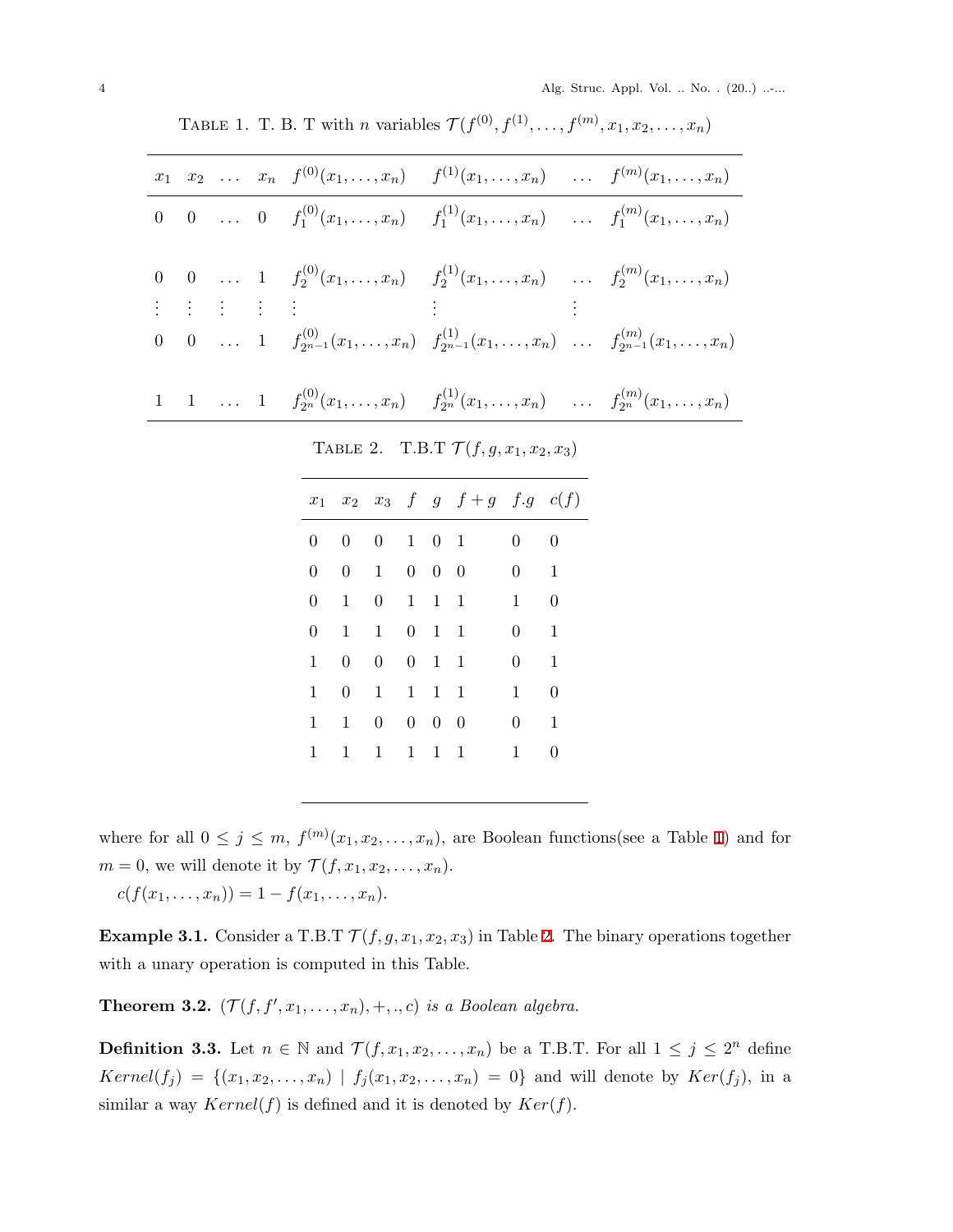Alg. Struc. Appl. Vol. .. No. .. (20..) ...... 5

<span id="page-4-0"></span>**Theorem 3.4.** Let  $n \in \mathbb{N}, 1 \leq j \leq 2^n$  and  $\mathcal{T}(f, f', x_1, x_2, \ldots, x_n)$  be a T.B.T. Then

(i) 
$$
Ker(f) = \bigcup_{j=1}^{2^n} Ker(f_j);
$$
  
\n(ii)  $Ker(f') = Ker(f)$  if and only if  $f \sim f';$   
\n(iii) If  $Ker(f) \subseteq Ker(f'),$  then  $(f + f') \sim f;$   
\n(iv) If  $Ker(f') \subseteq Ker(f),$  then  $(f.f') \sim f;$   
\n(v)  $Ker(f + f') = Ker(f) \cap Ker(f');$   
\n(vi)  $Ker(f.f') = Ker(f) \cup Ker(f');$   
\n(vii)  $Ker(c(f)) = B_n \setminus Ker(f).$ 

Proof. Let 
$$
n \in \mathbb{N}
$$
 and  $(x_1, ..., x_n) \in B_n$ .  
\n(i) Since  $Ker(f) = \{(x_1, ..., x_n) \mid \prod_{j=1}^{2^n} f_j(x_1, ..., x_n) = 0\}$ , we get  
\n $(x_1, ..., x_n) \in Ker(f) \Leftrightarrow \exists 1 \le j \le 2^n$  such that  $f_j(x_1, ..., x_n) = 0$   
\n $\Leftrightarrow$  for some  $1 \le j \le 2^n, (x_1, ..., x_n) \in Ker(f_j) \Leftrightarrow (x_1, ..., x_n) \in \bigcup_{j=1}^{2^n} Ker(f_j)$ .

 $(iii)$  Let  $(x_1, x_2, \ldots, x_n) \in Ker(f)$ . Then  $f(x_1, x_2, \ldots, x_n) = 0$  and because  $f \sim f'$ , we get that  $f'(x_1, x_2, \ldots, x_n) = 0$ . It follows that  $(x_1, x_2, \ldots, x_n) \in Ker(f')$  and  $Ker(f) \subseteq Ker(f')$  and in a similar a way  $Ker(f') \subseteq Ker(f)$ . Let  $Ker(f') = Ker(f)$ . Then  $f(x_1, x_2, \ldots, x_n) = 0$  implies that  $f'(x_1, x_2,...,x_n) = 0$  and  $f(x_1, x_2,...,x_n) = 1$  implies that  $f'(x_1, x_2,...,x_n) = 1$ . So  $f$  ∼  $f'$ .

(*iii*) If 
$$
(x_1, x_2, ..., x_n) \in Ker(f)
$$
, then  $(f + f')(x_1, x_2, ..., x_n) = f(x_1, x_2, ..., x_n) + f'(x_1, x_2, ..., x_n) = 0 = f(x_1, x_2, ..., x_n)$ . If  $(x_1, x_2, ..., x_n) \notin Ker(f)$ , then  $(f + f')(x_1, x_2, ..., x_n) = f(x_1, x_2, ..., x_n) + f'(x_1, x_2, ..., x_n) = 1 = f(x_1, x_2, ..., x_n)$ .

(*iv*) If  $(x_1, x_2, \ldots, x_n)$   $\in$   $Ker(f)$ , then  $(f.f')(x_1, x_2,...,x_n) = f(x_1, x_2,...,x_n) \cdot f'(x_1, x_2,...,x_n) = 0 = f(x_1, x_2,...,x_n)$ . If  $(x_1, x_2, \ldots, x_n) \notin \text{Ker}(f)$ , because  $\text{Ker}(f') \subseteq \text{Ker}(f)$ , we get that  $(x_1, \ldots, x_n)$  $\notin Ker(f')$  and so  $(f.f')(x_1, x_2, \ldots, x_n) = f(x_1, x_2, \ldots, x_n) \cdot f'(x_1, x_2, \ldots, x_n) = 1 =$ 

 $f(x_1, x_2, \ldots, x_n)$ .

(*v*) By definition,  $(f + f')(x_1, x_2, ..., x_n) = 0$  if and only if  $f(x_1, x_2, ..., x_n) +$  $f'(x_1, x_2, \ldots, x_n) = 0$  if and only if  $f(x_1, x_2, \ldots, x_n) = 0$  and  $f'(x_1, x_2, \ldots, x_n) = 0$  if and only if  $(x_1, x_2, ..., x_n)$  ∈  $Ker(f) ∩ Ker(f')$ .

(*vi*) By definition,  $(f.f')(x_1, x_2, \ldots, x_n)$  = 0 if and only if  $f(x_1, x_2, \ldots, x_n) \cdot f'(x_1, x_2, \ldots, x_n) = 0$  if and only if  $f(x_1, x_2, \ldots, x_n) = 0$  or *f*<sup>'</sup>(*x*<sub>1</sub>*, x*<sub>2</sub>*, . . . , <i>x*<sub>n</sub>) = 0 if and only if (*x*<sub>1</sub>*, x*<sub>2</sub>*, . . . , x<sub>n</sub>*) ∈ *Ker*(*f*) ∪ *Ker*(*f*<sup>'</sup>).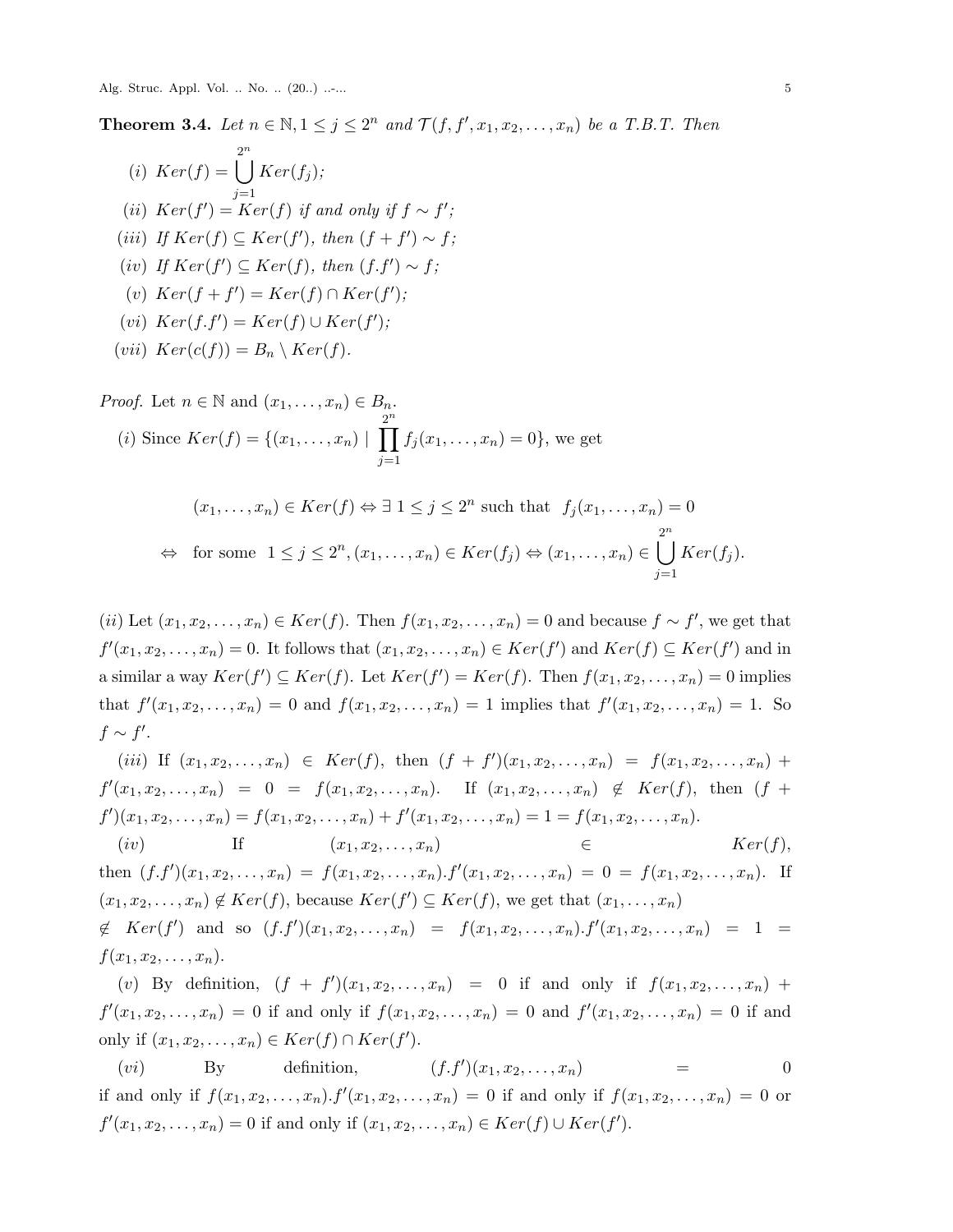6 Alg. Struc. Appl. Vol. .. No. . (20..) ......

(*vii*)  $(x_1, x_2, \ldots, x_n) \in Ker(c(f))$  if and only if  $c(f)(x_1, x_2, \ldots, x_n) = 0$  if and only if  $1 - f(x_1, x_2, \ldots, x_n)$  $f(x_1, x_2, \ldots, x_n) = 1$  if and only if  $(x_1, x_2, \ldots, x_n) \notin Ker(f)$ .

**Example 3.5.** Consider a T.B.T  $\mathcal{T}(f, g, x_1, x_2, x_3)$  in Table [2.](#page-3-1) Computations show that  $Ker(f+g) = \{(0,0,1), (1,1,0)\} = Ker(f) \cap Ker(g) = \{(0,0,1), (1,0,0), (0,1,1), (1,1,0)\} \cap$  $\{(0,0,0), (0,0,1), (1,1,0)\}\$ and  $Ker(f.g) = \{(0,0,0), (0,0,1), (0,1,1), (1,0,0), (1,1,0)\}\$  $Ker(f) \cup Ker(g).$ 

**Corollary 3.6.** Let  $n \in \mathbb{N}, 1 \leq j \leq n$  and  $\mathcal{T}(f, f', x_1, x_2, \ldots, x_n)$  be a T.B.T. If  $(f + f') \sim f$ ,  $|Ker(f)| \leq |Ker(f')|$ .

*Proof.* Since  $(f + f') \sim f$ , by Theorem [3.4,](#page-4-0)  $Ker(f + f') = Ker(f)$ . It follows that  $Ker(f) \cap f'$  $Ker(f') = Ker(f + f') = Ker(f)$  and so  $Ker(f) \subseteq Ker(f')$ .

**Corollary 3.7.** Let  $n \in \mathbb{N}, 1 \leq j \leq n$  and  $\mathcal{T}(f, f', x_1, x_2, \ldots, x_n)$  be a T.B.T. If  $(f, f') \sim f$ ,  $|Ker(f')| \leq |Ker(f)|$ .

*Proof.* Since  $(f.f') \sim f$ , by Theorem [3.4,](#page-4-0)  $Ker(f.f') = Ker(f)$ . It follows that  $Ker(f) \cup$  $Ker(f') = Ker(f.f') = Ker(f)$  and so  $Ker(f') \subseteq Ker(f)$ .

In this section, consider any T.B.T and with respect to concept of Kernels set, try to extract associated switching expression to given T.B.T.

<span id="page-5-0"></span>**Theorem 3.8.** *Let*  $n \in \mathbb{N}$ *. Then every*  $\mathcal{T}(f \not\equiv 0, x_1, x_2, \ldots, x_n)$  *corresponds to a hypergraph.* 

*Proof.* Let  $x_1, x_2, \ldots, x_n$  be arbitrary Boolean variables. Consider a total binary truth table  $(T.B.T)\mathcal{T}$ 

 $(f, x_1, x_2, \ldots, x_n)$  $(f, x_1, x_2, \ldots, x_n)$  $(f, x_1, x_2, \ldots, x_n)$  in Table 1. Suppose that for  $k \in \mathbb{N}$  and for all  $i \in \{j_1, j_2, \ldots, j_k\}$ , we have  $Ker(f_i) \neq \emptyset$ . Since  $\sum_{i=1}^{n}$ *j*=1  $\overline{x_j} = 0$  if and only if for all  $1 \leq j \leq n, \overline{x_j} = 0$ , for all  $j_1 \leq i \leq j_k$  define

$$
f_{j_i}(x_1, x_2, \dots, x_n) = \overline{x_1} + \overline{x_2} + \dots + \overline{x_n}, \text{ where } \sum_{j=1}^n \overline{x_j} = 0. \text{ Now, for all } j_1 \le i \le j_k, \text{ set}
$$

$$
E_i = \{ \overline{x_1}, \overline{x_2}, \dots, \overline{x_n} \mid \sum_{j=1}^n \overline{x_j} = f_j(x_1, x_2, \dots, x_n) \}.
$$

Thus it is easy to see that  $H = (G = \begin{bmatrix} j_k \end{bmatrix})$ *i*=*j*<sup>1</sup>  $E_i, \{E_i\}_{i=1}^{j_k}$  $\binom{J_k}{i=j_1}$  is a hypergraph.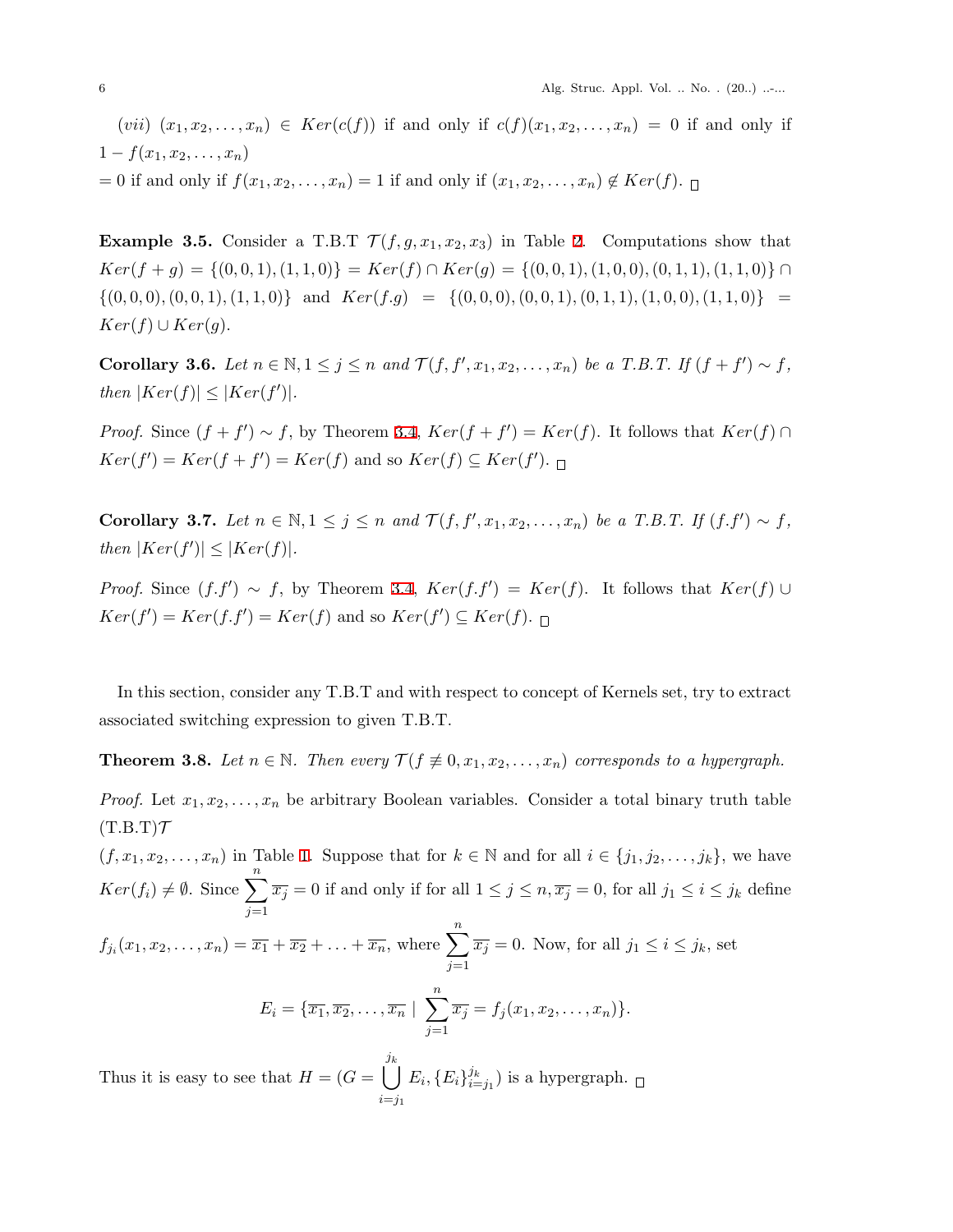TABLE 3. T. B. T with 3 variables  $\mathcal{T}(f, x_1, x_2, x_3)$ 

<span id="page-6-0"></span>

| $x_1$             |   |          | $x_2$ $x_3$ $f(x_1, x_2, x_3)$ |
|-------------------|---|----------|--------------------------------|
| $\hspace{.08cm}0$ | 0 | 0        | $f_1(x_1, x_2, x_3) = 1$       |
| 0                 | 0 | 1        | $f_2(x_1, x_2, x_3) = 1$       |
| 0                 | 1 | $\theta$ | $f_3(x_1, x_2, x_3) = 1$       |
| 0                 | 1 | 1        | $f_4(x_1, x_2, x_3) = 0$       |
| 1                 | 0 | 0        | $f_5(x_1, x_2, x_3) = 0$       |
| 1                 | 0 | 1        | $f_6(x_1, x_2, x_3) = 0$       |
| 1                 | 1 | $\theta$ | $f_7(x_1, x_2, x_3) = 1$       |
| $1\,$             |   | 1        | $f_8(x_1, x_2, x_3) = 1$       |

We will call the hypergraph *H* in Theorem [3.8,](#page-5-0) as *Boolean function–based hypergraph* and will denote by  $(H, \mathcal{T})$ .

**Example [3.](#page-6-0)9.** Consider a T.B.T  $\mathcal{T}(f, x_1, x_2, x_3)$  in Table 3. Computations show that  $Ker(f_4) = \{(x_1, x_2', x_3')\}, Ker(f_5) = \{(x_1', x_2, x_3)\}, Ker(f_6) = \{(x_1', x_2, x_3')\}.$  Now, it is obtained a Boolean function–based hypergraph  $(H, \mathcal{T})$  in Figure [1](#page-6-1).



<span id="page-6-1"></span>FIGURE 1. Hypergraph  $(H, \mathcal{T})$ 

Define a relation  $\sim$  on a T.B.T  $\mathcal{T}(f, f', x_1, x_2, \ldots, x_n)$  by  $f \sim f'$  if and only if for all  $(x_1, x_2, \ldots, x_n) \in B_n$ , we have  $f(x_1, x_2, \ldots, x_n) = f'(x_1, x_2, \ldots, x_n)$   $(f \equiv f')$ . It is clear that  $\sim$ is a congruence equivalence relation on  $\mathcal{T}(f, f', x_1, x_2, \ldots, x_n)$ . For  $0 \leq j, j' \leq m$ , we say that  $\mathcal{T}(f^{(j)}, x_1, x_2, \ldots, x_n)$  and  $\mathcal{T}'(f^{(j')}, x_1, x_2, \ldots, x_n)$  are equivalent, if  $f^{(j)} \sim f^{(j')}$ .

**Theorem 3.10.** Let  $0 \leq j, j' \leq m$ . If  $\mathcal{T}(f^{(j)}, x_1, \ldots, x_n)$  and  $\mathcal{T}'(f^{(j')}, x_1, \ldots, x_n)$  are equiva*lent, then their Boolean function–based hypergraph are isomorphic.*

*Proof.* Let  $0 \leq j, j' \leq m$ . Since  $\mathcal{T}(f^{(j)}, x_1, \ldots, x_n) \sim \mathcal{T}'(f^{(j')}, x_1, \ldots, x_n)$ , for all  $1 \leq i \leq 2^n$ we get that  $Ker(f_i^{(j)})$  $F_i^{(j)}$  = *Ker*( $f_i^{(j')}$  $f_i^{(j')}$ ). Using Theorem [3.8](#page-5-0),  $\mathcal{T}(f^{(j)}, x_1, x_2, \ldots, x_n)$  corresponds to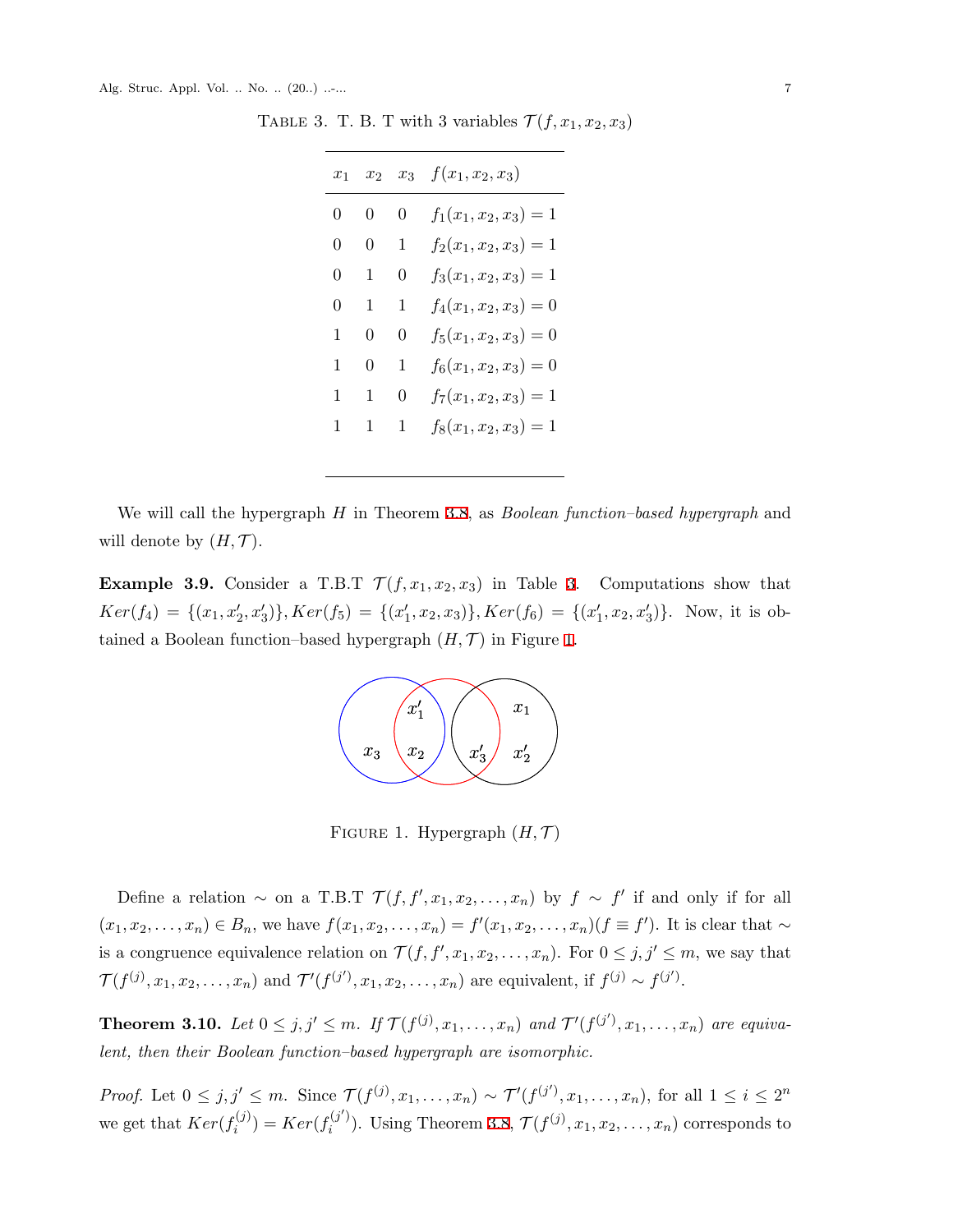$(H,\mathcal{T})$  if and only if  $\mathcal{T}(f^{(j')},x_1,x_2,\ldots,x_n)$  corresponds to  $(H',\mathcal{T}')$ . Hence  $(H,\mathcal{T}) \cong (H',\mathcal{T}')$ .  $\Box$ 

**Definition 3.11.** Let  $n \in \mathbb{N}, m \in \mathbb{N}^*, 1 \leq k \leq n$  and  $\mathcal{T}(f^{(0)}, \ldots, f^{(m)}, x_1, \ldots, x_n)$  be a T.B.T, where for  $0 \le t \le m, f^{(t)}(x_1, ..., x_n) =$ 2 ∏*n i*=1  $f_i^{(t)}$  $a_i^{(t)}(x_1, x_2, \ldots, x_n)$ . Then

(i) 
$$
Z(n, f^{(t)}, 0) = \{j \mid f_j^{(t)}(x_1, x_2, ..., x_n) = 0, \text{ where } 1 \le j \le 2^n\};
$$
  
\n(ii)  $S(k, x_1, x_2, ..., x_k, 0) = \{\sum_{i=1}^n \overline{x_i} \mid \sum_{i=1}^k x_i + \sum_{i=k+1}^n \overline{x_i} = 0\}.$ 

**Example [3.](#page-6-0)12.** Consider a T.B.T  $\mathcal{T}(f, x_1, x_2, x_3)$  in Table 3. Simple computations show  $Z(n, f, 0) = \{j \mid f_i(x_1, x_2, x_3) = 0, \text{ where } 1 \leq j \leq 8\} = 3, S(3, x_1, x_2, x_3, 0) = \{x_1 + x_2 + x_3\}$  $x_3$ ,  $S(2, x_1, x_2, 0) = \{x_1 + x_2 + x_3, x_1 + x_2 + x_3'\}, S(1, x_1, 0) = \{x_1 + x_2 + x_3, x_1 + x_2 + x_3', x_1 + x_2\}$  $x'_2 + x_3$ ,  $x_1 + x'_2 + x'_3$ ,  $|S(3, x_1, x_2, x_3, 0)| = 1$ ,  $|S(2, x_1, x_2, 0)| = 2$  and  $|S(1, x_1, 0)| = 4$ .

**Theorem 3.13.** *Let n* ∈  $\mathbb{N}, 1 \leq j \leq n$  *and*  $\mathcal{T}(f, x_1, x_2, \ldots, x_n)$  *be a T.B.T. Then*  $|S(k = 1)|$  $j, x_1, x_2, \ldots, x_k$  $(0, 0)| = 2^{n-j}.$ 

*Proof.* Let  $x_1, x_2, \ldots, x_j$  be *j* Boolean variables. Then  $\sum_{i=1}^{j}$ *i*=1  $x_i = 0$  if and only if  $x_1 = x_2 =$  $\ldots = x_j = 0.$  So  $\sum_{i=1}^{n}$ *i*=*j*+1  $\overline{x_i} = 0$  or  $\sum_{i=1}^{n}$ *i*=*j*+1  $\overline{x_i} = 1$ . Now,  $\sum_{i=1}^{n}$ *i*=*j*+1  $\overline{x_i} = 1$  if and only if for some *j* + 1 ≤ *t* ≤ *n* we have  $\overline{x_t}$  = 1, where have  $2^{n-j} - 1$  cases. In addition,  $\sum_{i=1}^{n} \overline{x_i} = 0$  if and only *i*=*j*+1 if for all  $j + 1 \le t \le n$  we have  $\overline{x_t} = 0$ . So  $|S(j, x_1, x_2, \dots, x_j, 0)| = 2^{n-j}$ .

<span id="page-7-0"></span>**Corollary 3.14.** *Let*  $n \in \mathbb{N}$ ,  $m \in \mathbb{N}^*$  and  $\mathcal{T}(f, x_1, x_2, \ldots, x_n)$  *be a T.B.T. Then* 

 $(i)$  *if*  $k = 1$ *, then*  $|S(k, x_1, x_2, \dots, x_k, 0)| = 2^{n-1}$ ;  $(iii)$  *if*  $k = n - 1$ *, then*  $|S(k, x_1, x_2, \ldots, x_k, 0)| = 2$ ;  $(iii)$  *if*  $k = n - i$ , *then*  $|S(k, x_1, x_2, \dots, x_k, 0)| = 2^i$ ; (*i*) *if*  $k = n$ *, then*  $|S(k, x_1, x_2, \ldots, x_k, 0)| = 1$ *.* 

Let  $n \in \mathbb{N}$  and  $\mathcal{T}(f^{(0)}, \ldots, f^{(m)}, x_1, \ldots, x_n)$  be a T.B.T,  $1 \leq k \leq n, 0 \leq$  $t, t' \leq m.$  Define  $(f^{(t)}f^{(t')})(x_1, \ldots, x_n) = \{f^{(s)}(x_1, \ldots, x_n) \mid f^{(s)}_i\}$  $f_j^{(s)}(x_1, \ldots, x_n) =$  $f_i^{(t)}$  $f_j^{(t)}(x_1, \ldots, x_n) f_j^{(t')}$  $j^{(t)}(x_1, \ldots, x_n)$  for all  $1 \leq j \leq 2^n$  and  $(f^{(t)} + f^{(t')})(x_1, \ldots, x_n) =$  $\{f^{(s)}(x_1,\ldots,x_n) \mid f^{(s)}_i\}$  $f_j^{(s)}(x_1, \ldots, x_n) = f_j^{(t)}$  $f_j^{(t)}(x_1,\ldots,x_n)+f_j^{(t')}$  $j^{(t)}(x_1, \ldots, x_n)$  for all  $1 \leq j \leq 2^n$ . So we have the following Theorem.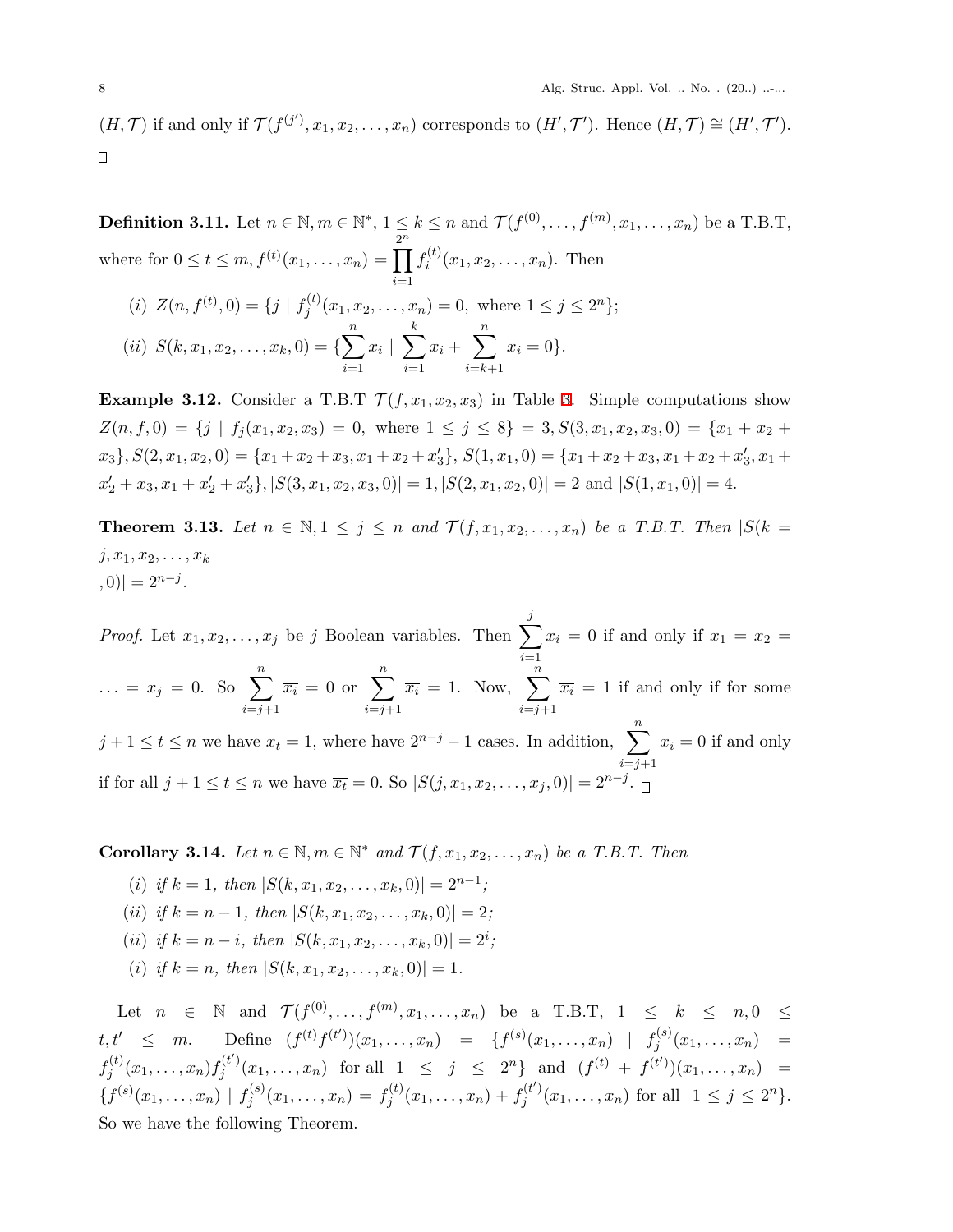Alg. Struc. Appl. Vol. .. No. .. (20..) ..-... 9

<span id="page-8-0"></span>**Theorem 3.15.** Let  $n \in \mathbb{N}$  and  $\mathcal{T}(f^{(0)}, \ldots, f^{(m)}, x_1, \ldots, x_n)$  be a T.B.T,  $1 \leq k \leq n, 0 \leq t, t' \leq t$ *m. Then*

- $(i)$   $Z(n, \overline{x_k}, 0) = 2^{n-1};$
- $(iii)$   $Z(n, 0, 0) = 2^n$  and  $Z(n, 1, 0) = 0$ ;
- (iii)  $Z(n, \overline{x_k}, f^{(t)}, 0) = [Z(n, \overline{x_k}, 0) + Z(n, f^{(t)}, 0)] Z(n, \overline{x_k} + f^{(t)}, 0).$

*Proof.* (*i*) Let  $1 \leq k \leq n$ . Then by Corollary [3.14](#page-7-0), we obtain that  $Z(n, \overline{x_k}, 0)$  $|S(1, x_1, x_2, \ldots, x_k, 0)| = 2^{n-1}.$ 

(*ii*) In a similar way it is obtained from Corollary [3.14.](#page-7-0)

(*iii*) Let  $1 \leq k \leq n, 1 \leq j \leq 2^n$ . Because  $\overline{x_k} \sim 0$  or  $\overline{x_k} \sim 1$ , for all  $1 \leq j \leq 2^n$ , we get that  $(\overline{x_k}.f_j^{(t)}) \sim 0$  or  $(\overline{x_k}.f_j^{(t)}) \sim f_j^{(t)}$ *j*(*t*). If  $(\overline{x_k}, f_j^{(t)}) \sim 0$ , since for all  $1 \leq j \leq 2^n, 0 + f_j^{(t)} = f_j^{(t)}$  $\int_j^{(\iota)}$  by item (*ii*), we get that

$$
Z(n, \overline{x_k}. f_j^{(t)}, 0) = 2^n = 2^n + Z(n, f_j^{(t)}, 0) - Z(n, f_j^{(t)}, 0)
$$
  

$$
= [Z(n, \overline{x_k}. 0) + Z(n, f_j^{(t)}, 0)] - Z(n, \overline{x_k} + f_j^{(t)}, 0).
$$

If  $(\overline{x_k}.f_j^{(t)}) \sim f_j^{(t)}$  $Z(n, \overline{x_k}, f_j^{(t)}, 0) = 0 + Z(n, f_j^{(t)}, 0).$ 

<span id="page-8-1"></span>**Theorem 3.16.** Let  $n \in \mathbb{N}$  and  $\mathcal{T}(f^{(0)}, \ldots, f^{(m)}, x_1, \ldots, x_n)$  be a T.B.T,  $1 \leq k \leq n, 1 \leq i \leq n$  $2^n, 0 \le t, t' \le m$ *. Then* 

(i)  $Z(n, f^{(t)}, f^{(t')}, 0) = [Z(n, f^{(t)}, 0) + Z(n, f^{(t')}, 0)] - Z(n, f^{(t)} + f^{(t')}, 0);$  $\{iii\} Z(n, f^{(t)}, 0) \le \min\{Z(n, f^{(t)}, 0), Z(n, f^{(t)}, 0)\}.$ 

*Proof.* (i) Because for all  $1 \le j \le 2^n$  and  $1 \le t \le m$  we have  $f_j^{(t)} = \sum_{i=1}^{n} \overline{x_i}$  and  $\sum_{i=1}^{n} x_i$ *i*=1 *i*=1  $\sum_{n=0}^{\infty}$ *i*=1  $x_i \sim 1$  or there exists  $1 \leq j \leq 2^n$  such that  $\sum_{i=1}^{n}$ *i*=1  $x_i \sim x_j$ , so by Theorem [3.15](#page-8-0)(*iii*), the proof is obtained.

(*ii*) By definition, for all  $1 \leq j, j \leq 2^n, f_j^{(t)}(x_1, x_2, \ldots, x_n) + f_j^{(t)}$  $g_j^{(t)}(x_1, x_2, \ldots, x_n) = 0$  if and only if  $f_i^{(t)}$  $f_j^{(t)}(x_1, x_2, \ldots, x_n) = f_j^{(t')}$  $g_j^{(t)}(x_1, x_2, \ldots, x_n) = 0$ , so

$$
Z(n, f^{(t)} + f^{(t')}, 0) = \{j \mid f_j^{(t)}(x_1, x_2, \dots, x_n) = f_j^{(t')}(x_1, x_2, \dots, x_n) = 0, \text{ where } 1 \le j \le 2^n\}
$$
  

$$
\leq \{j \mid f_j^{(t)}(x_1, x_2, \dots, x_n) = 0, \text{ where } 1 \le j \le 2^n\}
$$

and

$$
Z(n, f^{(t)} + f^{(t')}, 0) = \{j \mid f_j^{(t)}(x_1, x_2, \dots, x_n) = f_j^{(t')}(x_1, x_2, \dots, x_n) = 0, \text{ where } 1 \le j \le 2^n\}
$$
  

$$
\leq \{j \mid f_j^{(t')}(x_1, x_2, \dots, x_n) = 0, \text{ where } 1 \le j \le 2^n\}.
$$

Hence  $Z(n, f^{(t)} + f^{(t'')}, 0) \le \min\{Z(n, f^{(t)}, 0), Z(n, f^{(t')}, 0)\}.$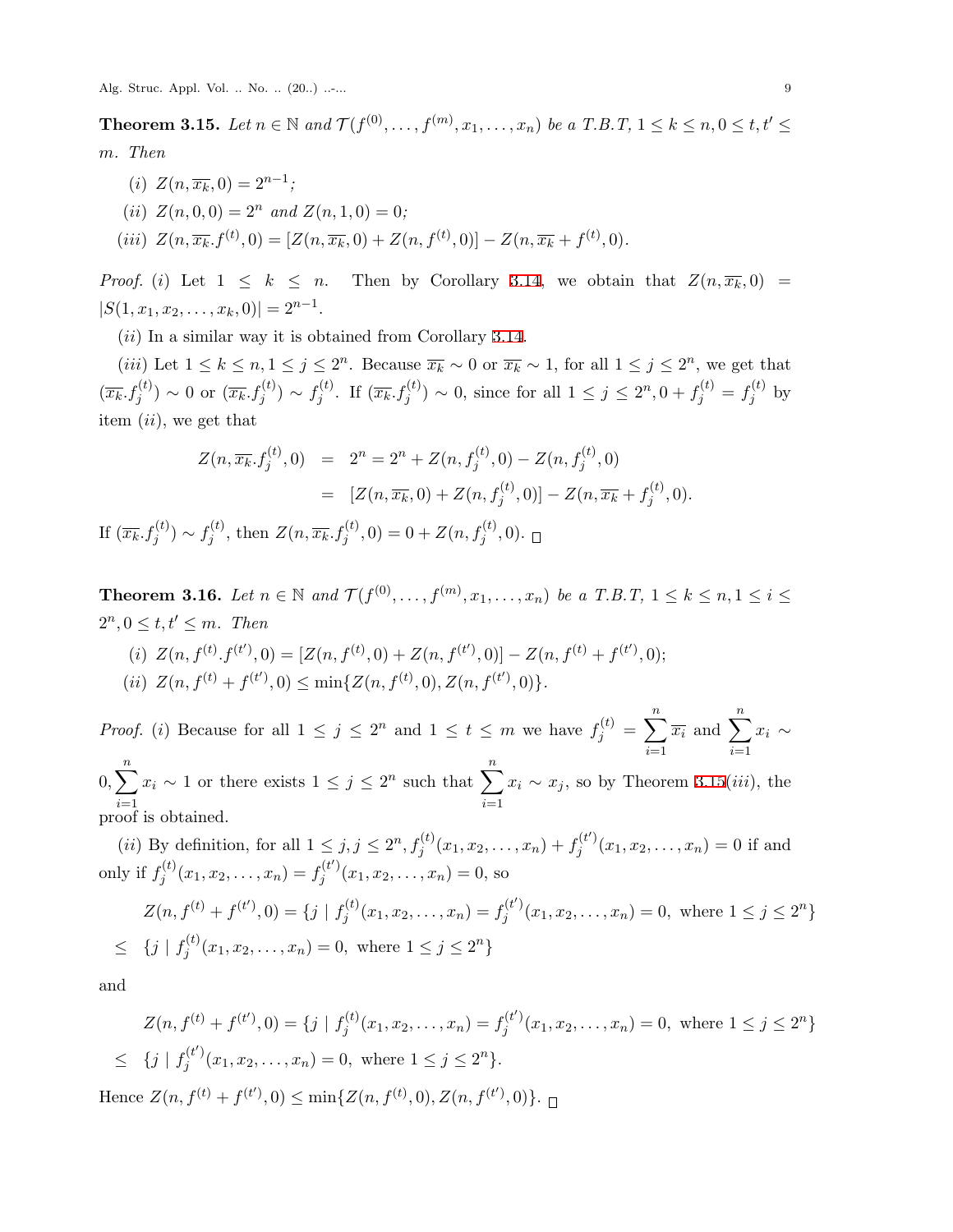**Corollary 3.17.** *Let*  $n \in \mathbb{N}$  *and*  $\mathcal{T}(f, f', x_1, x_2, \ldots, x_n)$  *be a T.B.T. Then*  $(f.f') ∼ f$  *if and only if*  $Z(n, f, f', 0) = Z(n, f, 0)$ *.* 

**Theorem 3.18.** Let  $n \in \mathbb{N}, 1 \leq j \leq n$  and  $\mathcal{T}(f, f', x_1, x_2, \ldots, x_n)$  be a T.B.T. If there exists *some*  $1 \leq i_1, i_2, \ldots, i_k \leq n$  *such that*  $f' \sim \sum^{k}$ *j*=1  $x_{i_j}$ , then  $Z(n, f.f', 0) > 2^{n-k}$ .

*Proof.* Let  $1 \leq i_1, i_2, \ldots, i_k \leq n$  and  $f' \sim \sum$ *j*=1  $x_{i_j}$ . By Theorem [3.16](#page-8-1),

$$
Z(n, f^{(t)}, f^{(t')}, 0) = [Z(n, f^{(t)}, 0) + Z(n, f^{(t')}, 0)] - Z(n, f^{(t)} + f^{(t')}, 0)
$$
  

$$
= [Z(n, f^{(t)}, 0) + Z(n, \sum_{j=1}^k x_{i_j}, 0)] - Z(n, (f^{(t)}) + \sum_{j=1}^k x_{i_j}, 1)
$$
  

$$
> Z(n, f^{(t)}, 0) + 2^{n-k} - Z(n, f^{(t)}, 0) = 2^{n-k}.
$$

 $\Box$ 

<span id="page-9-0"></span>**Theorem 3.19.** Let  $n \in \mathbb{N}, 1 \leq j \leq n$  and  $\mathcal{T}(f, f', x_1, x_2, \ldots, x_n)$  be a T.B.T and  $f' \sim \sum_{i=1}^k f(i)$ *j*=1  $x_{i_j}$ 

 $where$   $1 \leq i_1, i_2, \ldots, i_k \leq n$ .

(*i*) *If*  $Z(n, f, 0) < 2^{n-1}$ , then  $(f.f') \nsim f$ ;

 $(iii)$  *If*  $Z(n, f', 0) = Z(n, f, 0)$  and  $Ker(f') \subseteq Ker(f)$  *imply that*  $f' \sim f$ ;

*Proof.* (*i*) Let  $(f.f') \sim f$ . Using Theorem [3.16,](#page-8-1)  $Z(n, f.f', 0) = Z(n, f, 0) + Z(n, f', 0) Z(n, f+f', 0)$ . Because  $Z(n, f+f', 0) \le \min\{Z(n, f, 0), Z(n, f', 0)\}\,$ , we get that  $Z(n, f,f', 0) \ge$  $Z(n, f, 0) + 2^{n-k} - Z(n, f, 0) = 2^{n-k}$ , which is a contradiction.

 $(iii)$  Let  $f'(x_1, \ldots, x_n) = 0$ . Then  $Ker(f') \subseteq Ker(f)$  implies that  $(x_1, \ldots, x_n) \in Ker(f)$ and so  $f(x_1, \ldots, x_n) = 0$ . Suppose that  $f'(x_1, \ldots, x_n) = 1$ , then  $Ker(f') \subseteq Ker(f)$  implies that  $(x_1, \ldots, x_n) \in Ker(f) \setminus Ker(f')$  or  $(x_1, \ldots, x_n) \notin Ker(f)$ . If  $(x_1, \ldots, x_n) \notin Ker(f)$ , then  $f(x_1,\ldots,x_n) = 1$  and in this case  $f \sim f'$ . If  $(x_1,\ldots,x_n) \in Ker(f)$ , then  $f(x_1,\ldots,x_n) = 0$ and it follows that  $Z(n, f', 0) < Z(n, f, 0)$ , which is a contradiction.

## <span id="page-9-1"></span>**Theorem 3.20.** *Every T.B.T corresponds to a Boolean expression.*

*Proof.* Let  $n \in \mathbb{N}$  and  $\mathcal{T}(f, x_1, x_2, \ldots, x_n)$  be a T.B.T. If for all  $1 \leq j \leq 2^n$ ,  $f_j(x_1, x_2, \ldots, x_n)$ 0, then consider  $g(x_1, x_2, \ldots, x_n) \equiv 0$ . In a similar a way that, if for all  $1 \leq j \leq$  $2^n, f_j(x_1, x_2, \ldots, x_n) = 1$ , then consider  $g(x_1, x_2, \ldots, x_n) \equiv 1$ . Now, if there exist  $k \in \mathbb{N}$ and  $1 \le j_1, j_2, \ldots, j_k \le 2^n$  such that  $f_{j_k}(x_1, x_2, \ldots, x_n) = 0$ , then consider  $f_j(x_1, x_2, \ldots, x_n) =$ ∑*n i*=1  $\overline{x_i}$  in such a way that for all  $1 \leq i \leq n, \overline{x_i} = 0$ . Applying Theorem [3.8](#page-5-0),  $H = (G = 0)$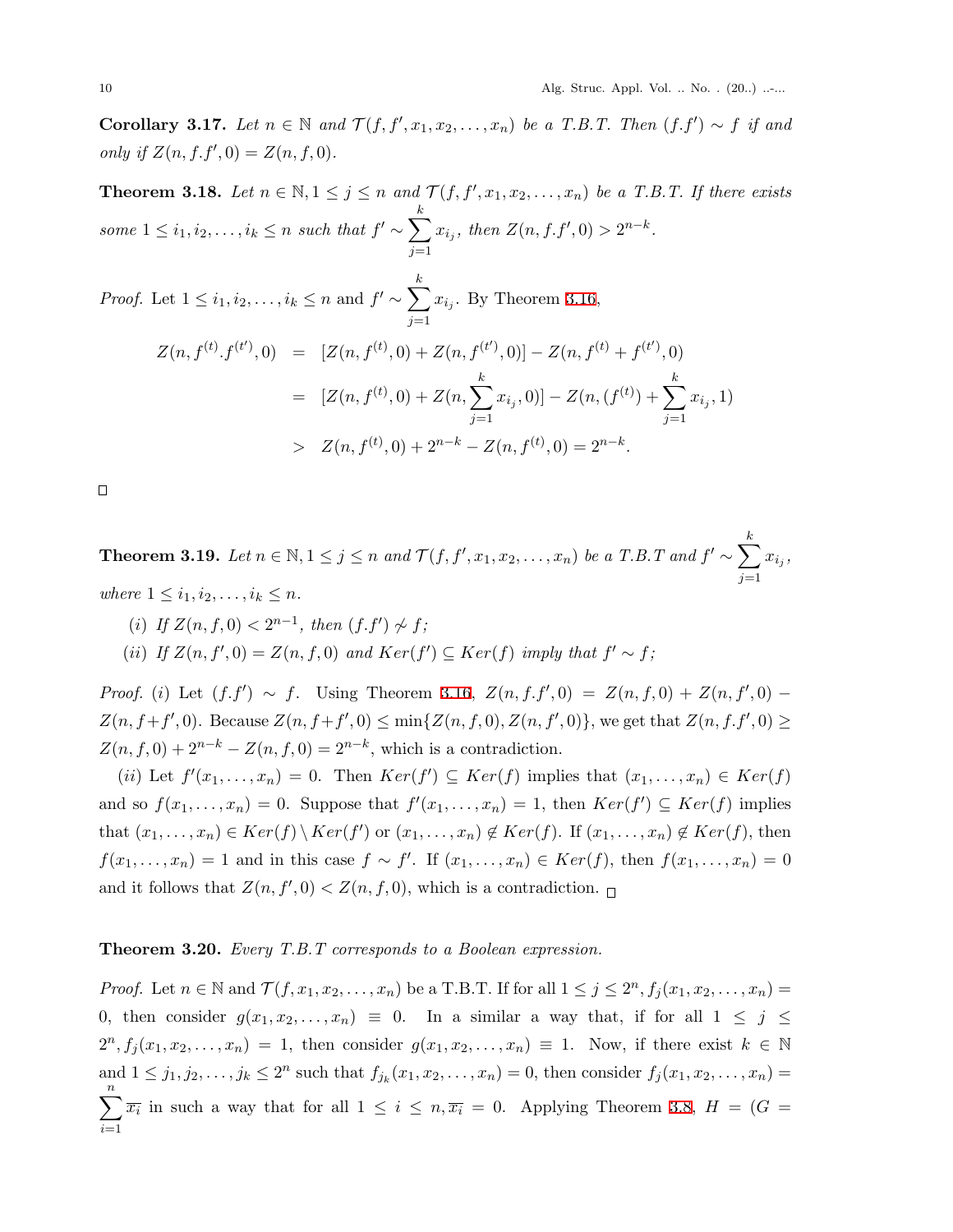Alg. Struc. Appl. Vol. .. No. .. (20..) ...... 11

∪ *k j*=1 *j*=1  $E_j, \{E_j\}_{j=1}^k$ ) is a hypergraph, where for all  $1 \leq j \leq k$ ,  $E_j = \{\overline{x_1}, \overline{x_2}, \ldots, \overline{x_n} \mid \sum_{j=1}^n \overline{x_j} =$  $f_j(x_1, x_2, \ldots, x_n) = 0$  and for all  $1 \leq i \neq j \leq k$  we set  $F_{ij} = E_i \cap E_j$ . If for all  $1 \leq i \neq j \leq k, F_{ij} = \emptyset$ , then consider  $g(x_1, \ldots, x_n) = \prod_{i=1}^{n}$ 1*≤j≤k* ∑ *α∈E<sup>j</sup>*  $\alpha$ . In this case, since for all  $1 \leq j \leq k$ ,  $Ker(f_j) = Ker(\sum$ *α∈E<sup>j</sup>*  $\alpha$ ), by Theorem [3.4,](#page-4-0)  $Ker(f) = Ker(g)$  and so  $f(x_1, x_2,...,x_n) = g(x_1, x_2,...,x_n)$ . If there exist  $1 \le r \le k$  and  $i \ne j \in \{i_1, i_2,...,i_r\}$  such that  $F_{ij} \neq \emptyset$ , consider  $g_{ij}(x_1, x_2, \ldots, x_n) = \sum$ *α∈Fij α*. Clearly for all  $i_1 ≤ i, j ≤ i_r, Ker(g_{ij}) ⊆$ *Ker*(*f*), so if  $Z(n, \prod g_{ij}, 0) = Z(n, f, 0)$ , thus by Theorems [3.4](#page-4-0) and [3.19](#page-9-0),  $g \sim f$ , where *i*1*≤i≤i<sup>r</sup> i*1*≤j≤i<sup>s</sup>*  $g(x_1, x_2, \ldots, x_n) = \prod$ *i*1*≤i≤i<sup>r</sup> i*1*≤j≤i<sup>s</sup>*  $g_{ij}(x_1, \ldots, x_n)$ . But if  $Z(n, \prod)$ *i*1*≤i≤i<sup>r</sup> i*1*≤j≤i<sup>s</sup>*  $g_{ij}, 0$   $\langle Z(n, f, 0), \text{ consider} \rangle$  $1 \leq s \leq k, j \in \{j_1, j_2, \ldots, j_s\}$  and  $f_j(x_1, x_2, \ldots, x_n) = \sum_{j=1}^n j_j(x_j, x_j, \ldots, x_n)$ *β∈E<sup>j</sup> β* such that *Ker*( ∏ *i*1*≤i≤i<sup>r</sup> i*1*≤j≤i<sup>s</sup>*  $g_{ij}$ )  $\neq$  $Ker(f_j) \subseteq Ker(f)$  and  $Z(n, \Box)$ *i*1*≤i≤i<sup>r</sup> i*1*≤j≤i<sup>s</sup>*  $g_{ij}$ ).( $\prod$ *j*=*j*<sup>1</sup>  $f_j(0) = Z(n, f, 0)$ . Thus by Theorem [3.19](#page-9-0), we

get that 
$$
g \sim f
$$
, where  $g(x_1, x_2, ..., x_n) = (\prod_{j=j_1}^{j_s} f_j(x_1, ..., x_n)) \cdot (\prod_{\substack{i_1 \leq i \leq i_r \\ i_1 \leq j \leq i_s}} g_{ij}(x_1, ..., x_n)) \cdot \square$ 

Consider a T.B.T  $\mathcal{T}(f, x_1, x_2, \ldots, x_n)$  and  $\mathcal{E}(f) = \{g = g_1.g_2 \ldots g_m \mid g \sim f\}$ . Clearly *f* ∼ *f*, and so  $\mathcal{E}(f) \neq \emptyset$ . We say that *f* has a Minimum Boolean expression if, there exists  $g \neq f \in \mathcal{E}(f)$  such that *m* is the Minimum natural in such a way that  $g = g_1 \cdot g_2 \cdot \cdot \cdot g_m$ .

<span id="page-10-0"></span>**Theorem 3.21.** *Every T.B.T corresponds to a Minimum Boolean expression.*

*Proof.* Let  $n \in \mathbb{N}$  and  $\mathcal{T}(f, x_1, x_2, \ldots, x_n)$  be a T.B.T. Using Theorem [3.20](#page-9-1),  $\mathcal{E}(f) \neq \emptyset$ and there exists a hypergraph  $H = (G = \begin{bmatrix} k \end{bmatrix})$ *j*=1  $E_j, \{E_j\}_{j=1}^k$ , where for all  $1 \leq j \leq k$ ,  $E_j = {\overline{x_1}, \overline{x_2}, \ldots, \overline{x_n} \mid \sum^n}$ *j*=1  $\overline{x_j} = 0$ . Thus there exist  $m \in \mathbb{N}$  and Boolean functions  $g_1, g_2, \ldots, g_m$  in such a way that  $f \sim (g_1 \cdot g_2 \ldots g_m)$ , where for all  $1 \leq i \leq m$ , there exist

 $1 \leq j, j' \leq k$  in such a way that  $\overline{x_1}, \overline{x_2}, \ldots, \overline{x_n} \in F_{jj'} \neq \emptyset$  and  $g_i(x_1, x_2, \ldots, x_n) = \sum_{i=1}^n f_i(x_i)$ *l*=1  $\overline{x_l}$ . In ad-

dition, if for all  $1 \leq j, j' \leq k, F_{jj'} = \emptyset$ , we consider  $k = m$  and  $g_i(x_1, x_2, \ldots, x_n) = \sum_{j=1}^n f_j(x_j)$ *l*=1  $\overline{x_l}$ , where  $\overline{x_1}, \overline{x_2}, \ldots, \overline{x_n} \in E_i$ . If there exist  $1 \leq j, j' \leq k$  in such a way that  $\overline{x_1}, \overline{x_2}, \ldots, \overline{x_n} \in F_{jj'} \neq \emptyset$ , we choice  $1 \le j, j' \le k$  such that  $|F_{jj'}| = n - 1$  and  $\mathcal{M} = \{1 \le j, j' \le k \mid |F_{jj'}| = n - 1\}.$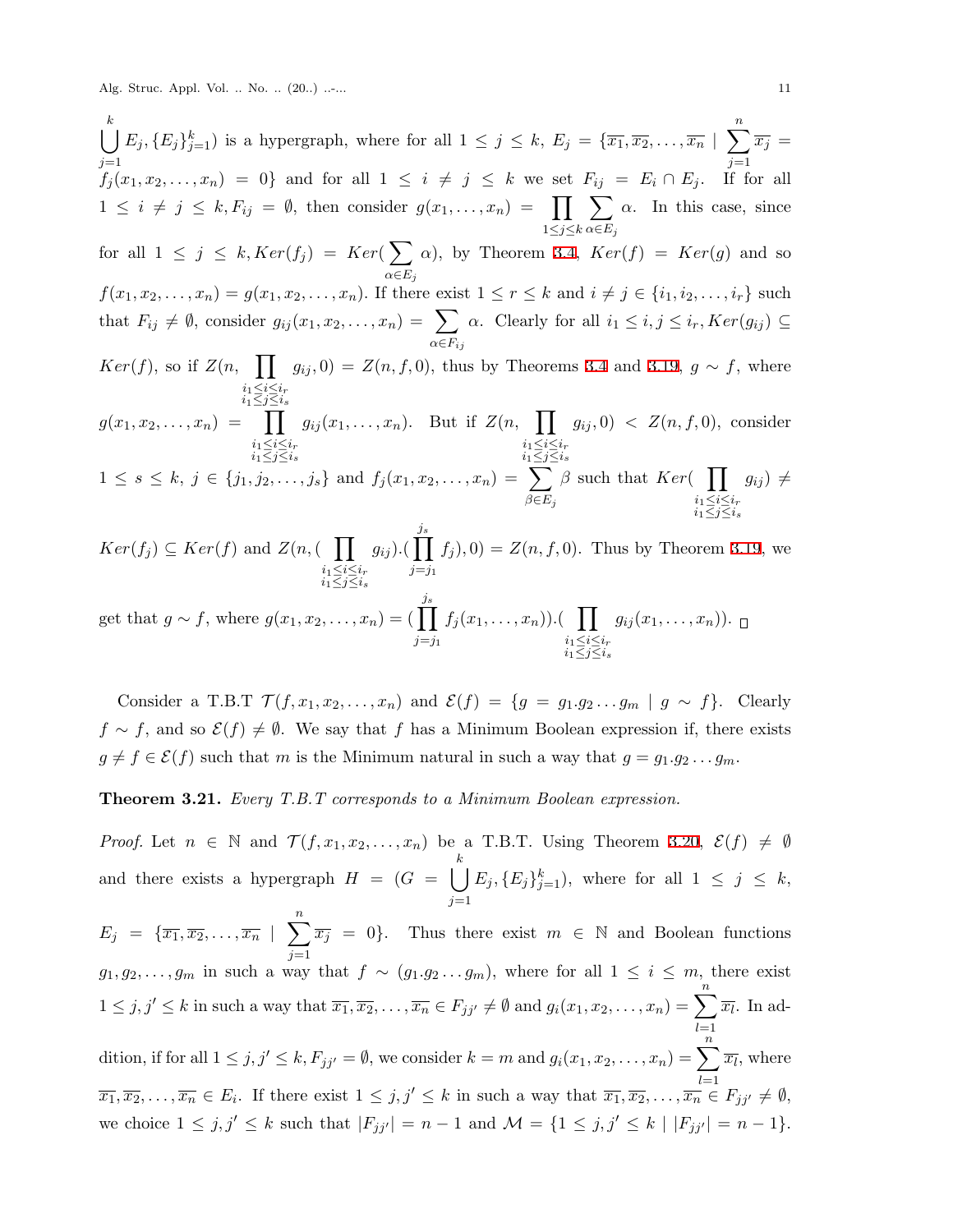Clearly  $|M|$  ≤ *k*, so if  $Z(n, f, 0) = Z(n, g_1, g_2, \ldots, g_{|M|}, 0)$ , then  $f ∼ g$ . But if  $Z(n, f, 0) >$  $Z(n, g_1, g_2, \ldots, g_{|\mathcal{M}|}, 0)$ , we consider the Minimum  $1 \leq i \leq k$ , and Boolean functions  $f_i$  such that  $g' = \prod$ *i*  $f_i, Ker(g) \neq Ker(g') \subseteq Ker(f)$  and  $Z(n, f, 0) = Z(n, g'.($ *|M|* ∏ *j*=1 *g<sup>j</sup>* )*,* 0). Because *Ker*(*g ′ .*( *|M|* ∏ *j*=1 *g*<sup>*j*</sup>)) ⊆ *Ker*(*f*), by Theorem [3.19,](#page-9-0) we get that  $(g.g') \sim f$ .

Let  $n, k, \lambda \in \mathbb{N}^*$ . A hypergraph  $H = (G, \{E_j\}_{j=1}^k)$  is called a  $\lambda$ -intersection hypergraph, if for all  $1 \leq i, j \leq k$ , we have  $|E_i \cap E_j| = \lambda$ .

<span id="page-11-0"></span>**Theorem 3.22.** Let  $n \in \mathbb{N}$  and  $\mathcal{T}(f, x_1, x_2, \ldots, x_n)$  be a T.B.T. If  $(H, \mathcal{T})$  is a 0*-intersection hypergraph, then the T.B.T corresponds to an irreducible Boolean expression.*

*Proof.* Using Theorem [3.20,](#page-9-1)  $\mathcal{E}(f) \neq \emptyset$  and there exists a hypergraph  $(H, \mathcal{T}) = (G =$ ∪ *k j*=1  $E_j, \{E_j\}_{j=1}^k$ ), where for all  $1 \leq j \leq k, E_j = \{\overline{x_1}, \overline{x_2}, \ldots, \overline{x_n} \mid \sum_{j=1}^n E_j$ *j*=1  $\overline{x_j} = 0$ . Thus there exist  $m \in \mathbb{N}$  and Boolean functions  $g_1, g_2, \ldots, g_m$  in such a way that  $f \sim (g_1, g_2, \ldots, g_m)$ . Since (*H,T*) is an 0-intersection hypergraph, for all  $1 \leq j, j' \leq m$  we get that  $|F_{jj'}| = 0$ . It follows that  $g_j(x_1, \ldots, x_n) = \sum$ *α∈E<sup>j</sup> α* and so

$$
\{\overline{x_1}, \overline{x_2}, \dots, \overline{x_n} \mid \sum_{j=1}^n \overline{x_j} = g_j(x_1, x_2, \dots, x_n) = 0\} \cap
$$

$$
\{\overline{x_1}, \overline{x_2}, \dots, \overline{x_n} \mid \sum_{j=1}^n \overline{x_j} = g_{j'}(x_1, x_2, \dots, x_n) = 0\} = \emptyset
$$

and so  $f(x_1, x_2, \ldots, x_n)$  is an irreducible Boolean expression.  $\Box$ 

The following Example shows that the converse of Theorem [3.22](#page-11-0), is not necessarily true.

**Example 3.23.** (*i*) Consider a T. B. T  $\mathcal{T}(f, x, y, z)$  in Table [4](#page-12-0). Clearly  $(H, \mathcal{T})$  is an 2intersection hypergraph, while the T.B.T corresponds to a reducible Boolean expression.

(*ii*) Consider a T. B. T  $\mathcal{T}(f',x,y,z)$  in Table [4](#page-12-0). Obviously,  $(H,\mathcal{T})$  is an 1-intersection hypergraph, while the T.B.T corresponds to an reducible Boolean expression.

Let  $n, k, \lambda \in \mathbb{N}^*$ . A hypergraph  $H = (G, \{E_j\}_{j=1}^k)$  is called a strong  $\lambda$ -intersection hypergraph, if for some  $1 \leq i, j \leq k$ , we have  $1 \leq |E_i \cap E_j| \leq \lambda$ .

The method for the construction of a Boolean expression from an T.B.T is explained in Table [5,](#page-13-0) Algorithm 1 based on Theorem [3.21](#page-10-0).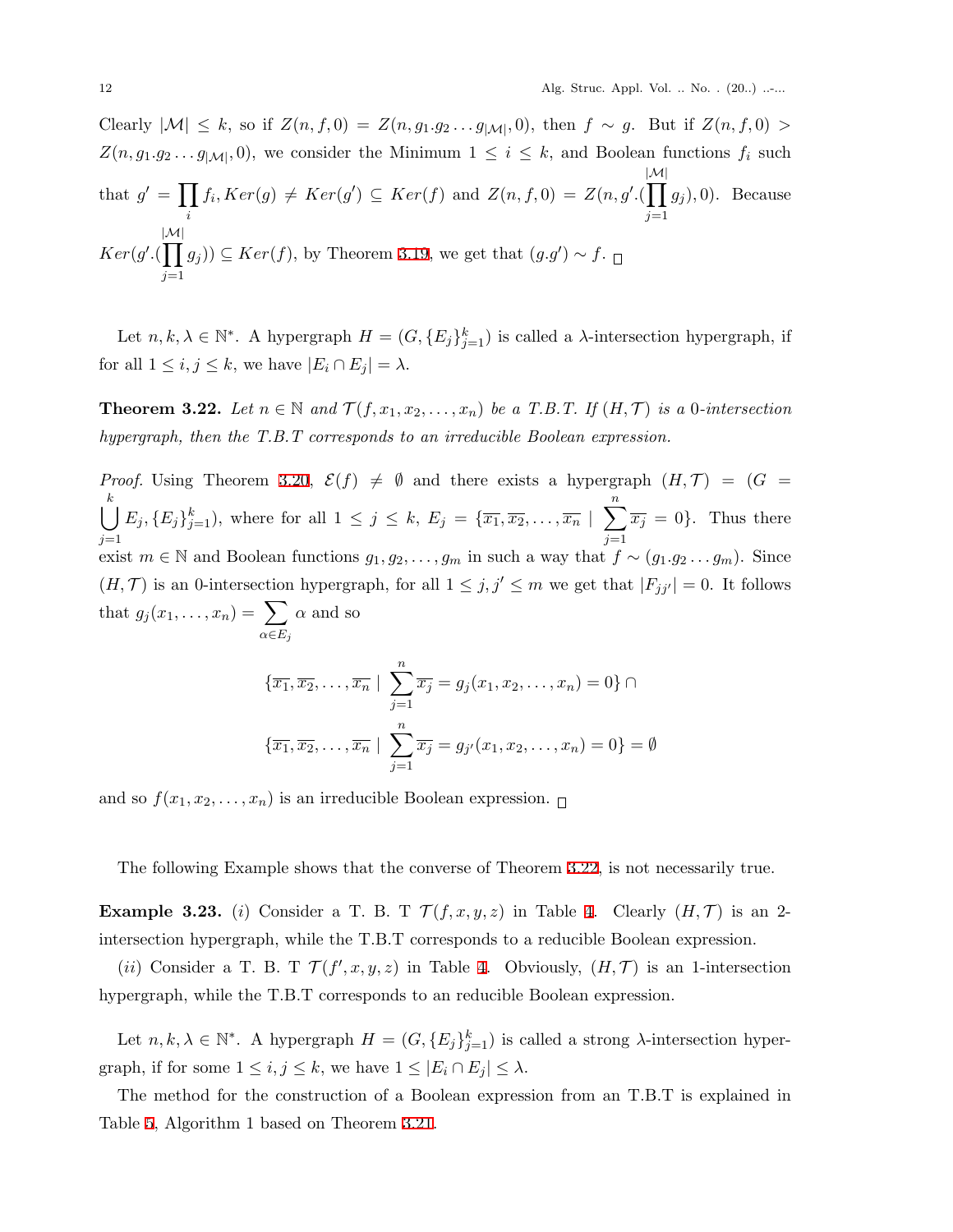|                |                             |                     | x $y \ z \ f(x,y,z) \ f'(x,y,z)$ |          |
|----------------|-----------------------------|---------------------|----------------------------------|----------|
|                | $0\quad 0\quad 0\quad 0$    |                     |                                  | 1        |
| $\overline{0}$ | $0 \quad 1 \quad 1$         |                     |                                  | 1        |
| $\overline{0}$ |                             | $1 \quad 0 \quad 1$ |                                  | $\Omega$ |
|                | $0 \t1 \t1 \t1$             |                     |                                  | 1        |
|                | $1 \quad 0 \quad 0 \quad 0$ |                     |                                  | 1        |
| $1 \quad$      |                             | $0 \quad 1 \quad 1$ |                                  | 1        |
| $\mathbf{1}$   |                             | $1 \quad 0 \quad 1$ |                                  | 1        |
| $\mathbf{1}$   |                             | $1 \quad 1 \quad 1$ |                                  | O        |
|                |                             |                     |                                  |          |

<span id="page-12-0"></span>TABLE 4. T. B. T  $\mathcal{T}(f, x, y, z)$ 

**Example 3.24.** (*i*)Consider a T. B. T  $\mathcal{T}(f, x, y, z)$  in Table [6.](#page-14-0) Let  $H = \{x, y, z, x', y', z'\}.$ Consider the undirected hypergraph  $\mathcal{H}' = (H, E_1, E_2, E_3, E_4)$  $\mathcal{H}' = (H, E_1, E_2, E_3, E_4)$  $\mathcal{H}' = (H, E_1, E_2, E_3, E_4)$  in Figure 2, where  $E_1 =$  $\{x, y, z'\}, E_2 = \{x, y', z\}, E_3 = \{x', y, z\}$  and  $E_4 = \{x', y', z'\}.$ 



<span id="page-12-1"></span>FIGURE 2. Undirected hypergraph  $\mathcal{H}' = (H, E_1, E_2, E_3, E_4)$ 

Since  $E_1 \cap E_2 = \{x\}, E_1 \cap E_3 = \{y\}, E_1 \cap E_4 = \{z'\}, E_2 \cap E_3 = \{z\}, E_2 \cap E_4 = \{y'\}$  and  $E_3 \cap E_4 = \{x'\}$  we get that  $f(x, y, z) = (x + y + z')(x + y' + z)(x' + y + z)(x' + y' + z').$ 

(*ii*) Consider a T. B. T  $\mathcal{T}(f, x, y, z)$  in Table [7.](#page-14-1) Let  $H = \{x, y, z, x', y', z'\}$ . Consider the undirected hypergraph  $\mathcal{H}' = (H, E_1, E_2, E_3, E_4)$  $\mathcal{H}' = (H, E_1, E_2, E_3, E_4)$  $\mathcal{H}' = (H, E_1, E_2, E_3, E_4)$  in Figure 3, where  $E_1 = \{x, y', z\}, E_2 =$  $\{x, y', z'\}, E_3 = \{x', y, z'\}$  and  $E_4 = \{x', y', z'\}.$ 

Since  $E_1 \cap E_2 = \{x, y'\}, E_1 \cap E_3 = \emptyset, E_1 \cap E_4 = \{y'\}, E_2 \cap E_3 = \{z'\}, E_2 \cap E_4 = \{y', z'\}$  and  $E_3 \cap E_4 = \{x', z'\}$ , we get that  $f(x, y) = (x + y')(y' + z')(x' + z')$ .

# 3.1. **Irreducible Switching Expression Based on a Program.**

In this subsection, we present a program(Python programming) to accesses of Irreducible Boolean expression for any given T.B.T, based on the Algorithm 1, Table [5](#page-13-0).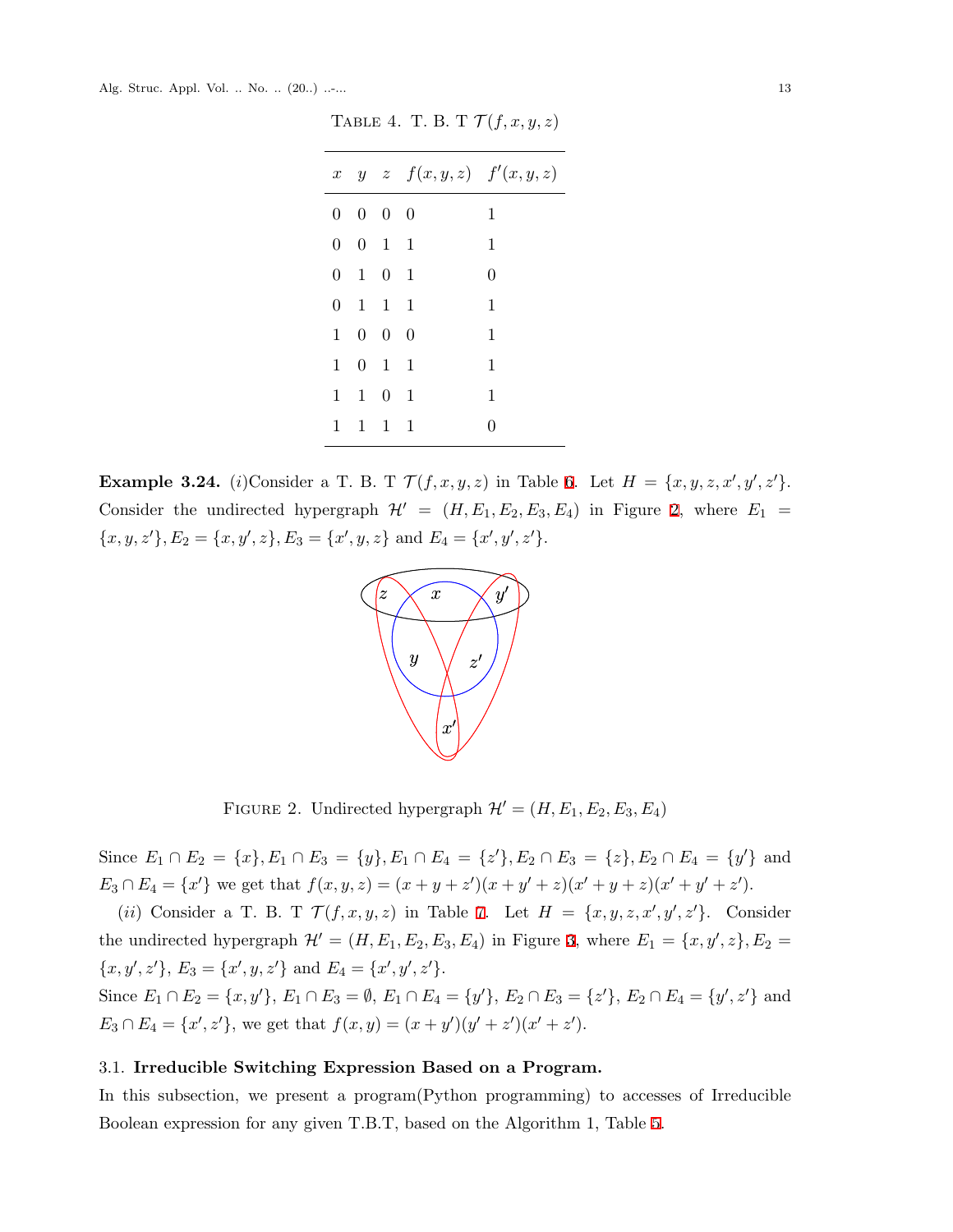<span id="page-13-0"></span>Begin:

- 1. Input a T.B.T  $\mathcal{T}(f, x_1, x_2, \ldots, x_n)$ .
- 2. If  $f \equiv 0$  or  $f \equiv 1$ , then consider  $g \equiv 0$  or  $g \equiv 1$ , respectively.
- 3. If there exists  $j \in \{1 \leq j_1, j_2, \ldots, j_s \leq 2^n\}$ , such that  $f_j(x_1, x_2, \ldots, x_n) = 0$ , then

consider  $E_j = \{ \overline{x_1}, \overline{x_2}, \dots, \overline{x_n} \mid \sum_{i=1}^n \}$ *j*=1  $\overline{x_j} = f_j(x_1, x_2, \ldots, x_n) = 0$ .

With respect to step 3 consider the following:

4. For all  $1 \leq i \neq j \leq k$  and  $k \in \mathbb{N}$ , set  $F_{ij} = E_i \cap E_j$ . 5. If for all  $1 \leq i \neq j \leq k$ ,  $F_{ij} = \emptyset$  or  $|F_{ij}| < n-1$ , then consider  $g(x_1, x_2, \ldots, x_n) = \prod$ 1*≤i≤k* ∑ *α∈E<sup>i</sup> α*. 6. If there exists  $1 \leq r \leq k$ , and  $i \neq j \in \{i_1, i_2, \ldots, i_r\}$  such that  $F_{ij} \neq \emptyset$  and  $|F_{ij}| \geq n-1$ , then put  $g_{ij}(x_1, x_2, \ldots, x_n) = \sum$ *α∈Fij α.* 7. If  $Z(n, \prod g_{ij}, 0) = Z(n, f, 0)$ , then consider  $g(x_1, x_2, ..., x_n) =$ *i*1*≤i≤i<sup>r</sup> i*1*≤j≤i<sup>s</sup>*  $\prod$  *g*<sub>ij</sub> $(x_1, \ldots, x_n)$  that  $Ker(g_{ij}) \subseteq Ker(f)$ . *i*1*≤i≤i<sup>r</sup> i*1*≤j≤i<sup>s</sup>* 8. If  $Z(n, \prod g_{ij}, 0) < Z(n, f, 0)$ , then consider  $1 \leq s \leq k, j \in \{j_1, j_2, \ldots, j_s\}$ , *i*1*≤i≤i<sup>r</sup> i*1*≤j≤i<sup>s</sup>*  $f_j(x_1, x_2, \ldots, x_n) = \sum$ *β∈E<sup>j</sup> β* such that *Ker*( ∏ *i*1*≤i≤i<sup>r</sup> i*1*≤j≤i<sup>s</sup>*  $g_{ij}$   $\neq$   $Ker(f_j) \subseteq$   $Ker(f)$  and *Z*(*n,*( ∏ *i*1*≤i≤i<sup>r</sup> i*1*≤j≤i<sup>s</sup>*  $g_{ij}$ ).(  $\prod$ <sup>*js*</sup> *j*=*j*<sup>1</sup>  $f_j$ , 0) =  $Z(n, f, 0)$ . End.

1 **import** xlrd 2 **import** re 3

```
4 sheet = xlrd.open_workbook("input.xlsx").sheet_by_index(0)
```
5

6 element\_names = sheet . row\_values  $(0)[:-1]$ 

 $7$  elements =  $\lceil \rceil$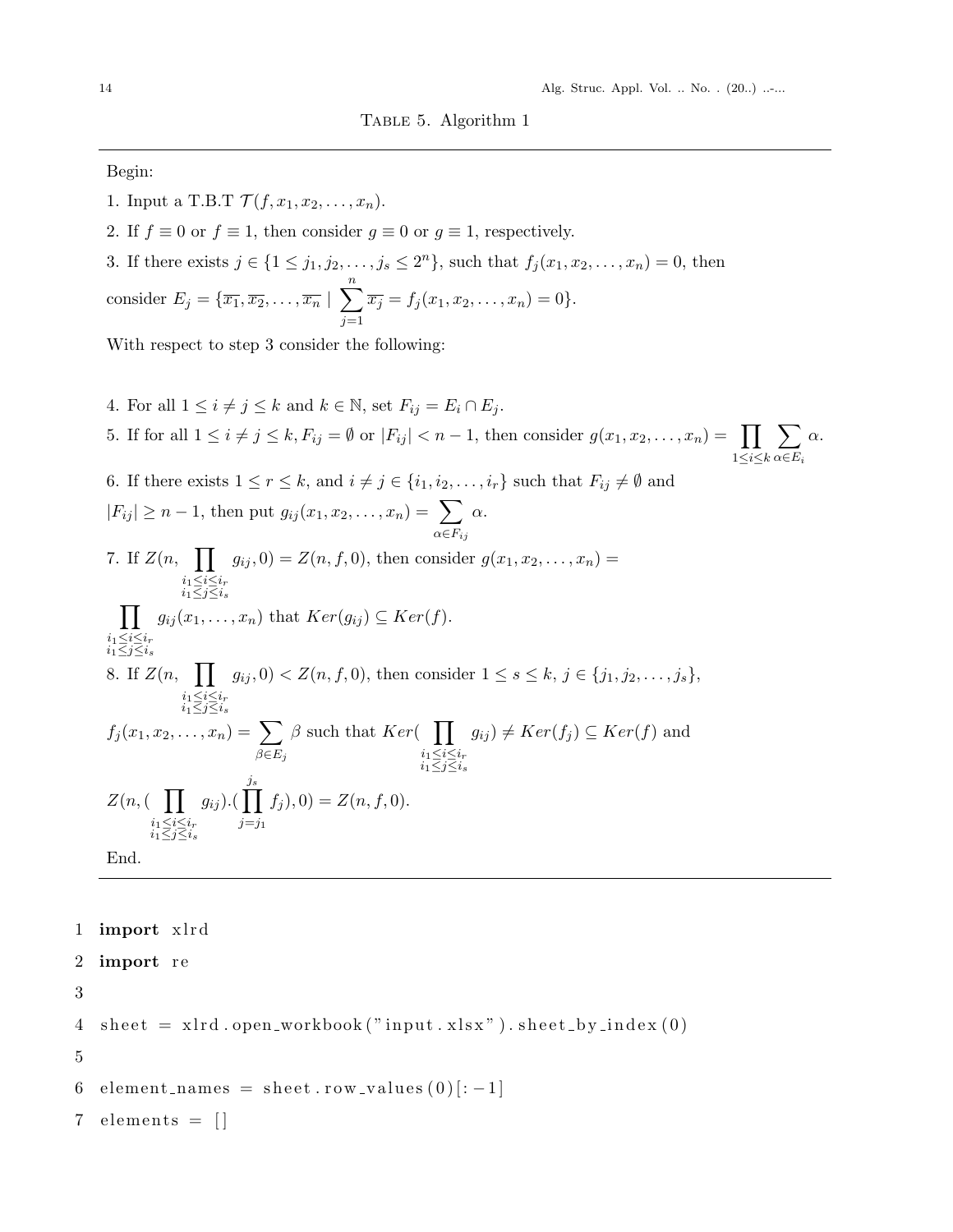TABLE 6. T. B. T $\mathcal{T}(f,x,y)$ 

<span id="page-14-0"></span>

| $\boldsymbol{x}$ |                  |                | $y \quad z \quad f(x,y,z)$ |
|------------------|------------------|----------------|----------------------------|
| $\overline{0}$   | $\boldsymbol{0}$ | $\overline{0}$ | $\overline{1}$             |
| $\overline{0}$   | $\overline{0}$   | -1             | $\overline{0}$             |
| 0                | 1                | $\overline{0}$ | $\overline{0}$             |
| 0                | 1                | $\overline{1}$ | 1                          |
| 1                | $\overline{0}$   | $\overline{0}$ | $\overline{0}$             |
| 1                | $\Omega$         | 1              | 1                          |
| 1                | 1                | 0              | 1                          |
| 1                | 1                | 1              | 0                          |

TABLE 7. T. B. T $\mathcal{T}(f,x,y,z)$ 

<span id="page-14-1"></span>

| $\boldsymbol{x}$                   |                |                | $y \quad z \quad f(x, y, z)$ |  |  |
|------------------------------------|----------------|----------------|------------------------------|--|--|
| $\overline{0}$                     | $\overline{0}$ | $\overline{0}$ | $\mathbf{1}$                 |  |  |
| $\overline{0}$                     | $\overline{0}$ | $\mathbf{1}$   | $\mathbf{1}$                 |  |  |
| $\overline{0}$                     | $\mathbf{1}$   | $\overline{0}$ | $\overline{0}$               |  |  |
| $\overline{0}$                     | $\mathbf{1}$   | $\mathbf{1}$   | $\overline{0}$               |  |  |
| $\mathbf{1}$                       | $\overline{0}$ | $\overline{0}$ | $\mathbf{1}$                 |  |  |
| $\mathbf{1}$                       | $\overline{0}$ | $\mathbf 1$    | $\overline{0}$               |  |  |
| $\mathbf{1}$                       | $\mathbf{1}$   | $\overline{0}$ | $\mathbf{1}$                 |  |  |
| $\mathbf 1$                        | $\mathbf{1}$   | $\mathbf{1}$   | $\overline{0}$               |  |  |
| $\boldsymbol{x}$<br>$\overline{z}$ |                |                |                              |  |  |



<span id="page-14-2"></span>FIGURE 3. Undirected hypergraph  $\mathcal{H}'=(H,E_1,E_2,E_3,E_4)$ 

```
8 for i in range(1, sheet . nrows):
```
9 elements.append (sheet.row\_values(i))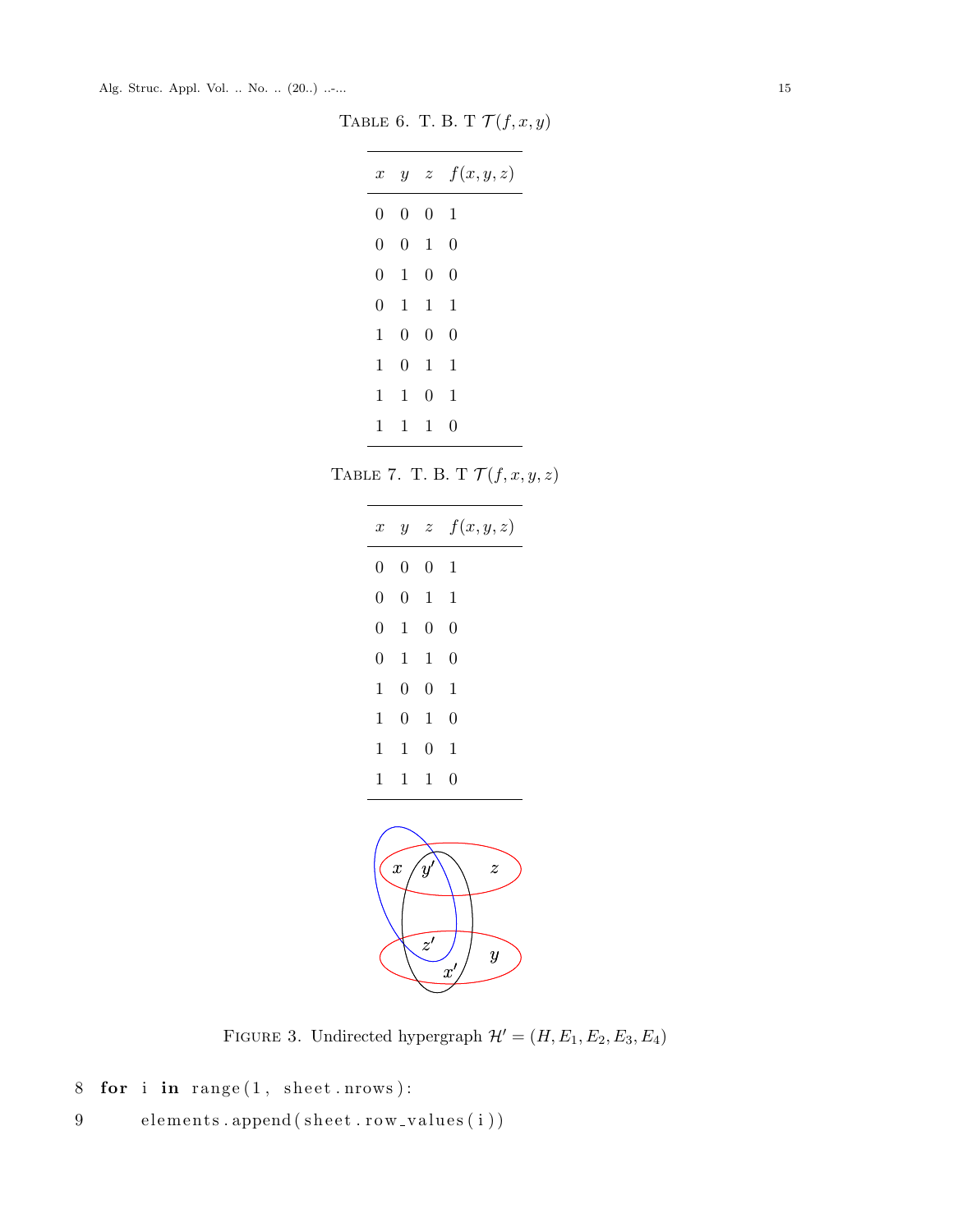```
10
11 if len (elements) != pow(2, len(element\_names)):
12 print ("Error in input file, rows count isn't equal to 2^nn.")
13 exit (0)14
15 E<sub>-i</sub> = [16 for i, elm in enumerate (elements):
17 if (\text{elm } -1] = 0):
18 E = []19 for c in range (0, \text{len}(\text{elm})-1):
20 if \text{(elm } c \, ] = 1:
21 E. append ( element _names [c]+'''' )
22 else:
23 E. append ( element_names [ c ] )
24 E_i. append ([i, E])
25
26 def print-g(g_{\text{-}}expr):
27 print ("g ("+", ". join (element\_names) +") = "+g\_expr)28 input ("")29 \qquad \qquad \text{exit}(0)30
31 \text{ F}-ij = []
32 for i in E i :
33 F = []34 for j in E i :
35 if (i := j):
36 intersection = [x \text{ for } x \text{ in } i] if [x \text{ in } j]\textbf{if} (\text{len}(\text{intersection}) \geq ( \text{len}(\text{element} \text{names}) - 1 ) ):
38 \t\t\t F.append([j[0], interestion])39 i f (F ) :
40 F_{-}ij . append ([i [0], F])41
```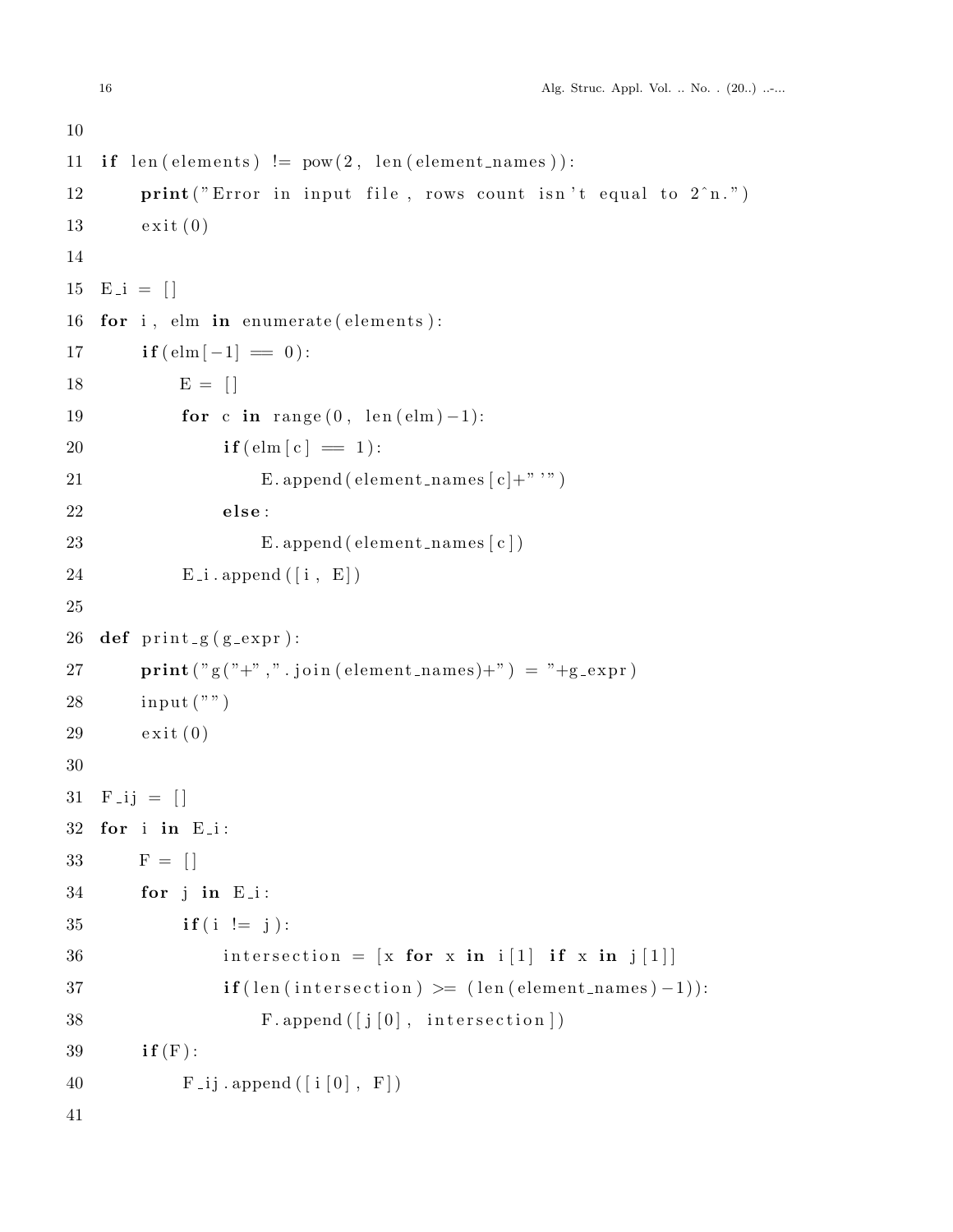Alg. Struc. Appl. Vol. .. No. .. (20..) ...... 17

```
42 F<sub>-ij-len</sub> = True
43 for i in F<sub>-ij</sub>:
44 i f l e n ( i ) >= l e n ( element names )−1:
45 F<sub>-ij-len</sub> = False
46
47 if (F_{-}ij = [] or F_{-}ij_{-}len :
48 \t\t\t g = []49 for i in E i :
50 g . append (" (" + " + " \cdot j \text{oin} ( i [1]) + " )")51 \text{print}_{-}g(""). join (g))52
53
54 g-ij = [55 for i in F<sub>-ij</sub>:
56 for j in i [ 1 ] :
57 g _ i j . append (" (" + " +" . j \text{oin} (j [1]) + " )")58 \text{ g}_{-}ij = \text{list} (\text{dict}.\text{fromkeys}(g_{-}ij))59 \text{ sigma}_{g} - jj = " " \text{join}(g_{-}ij)60
61
62 def calc_mult_and (expr):
63 expr = re. find all (\prime \setminus ((. \cdot ?) \setminus) ', expr)
64 for i in expr :
65 v = i \cdot s \text{plit} (^{"+}"')66 if "1" not in v:
67 return 0
68 return 1
69
70 false_{g}-ij = [71 for elm in elements:
72 \quad \text{tmp-g} = \text{sigma-g} - \text{ij}73 for c in range (0, \text{len}( \text{elm}) - 1):
```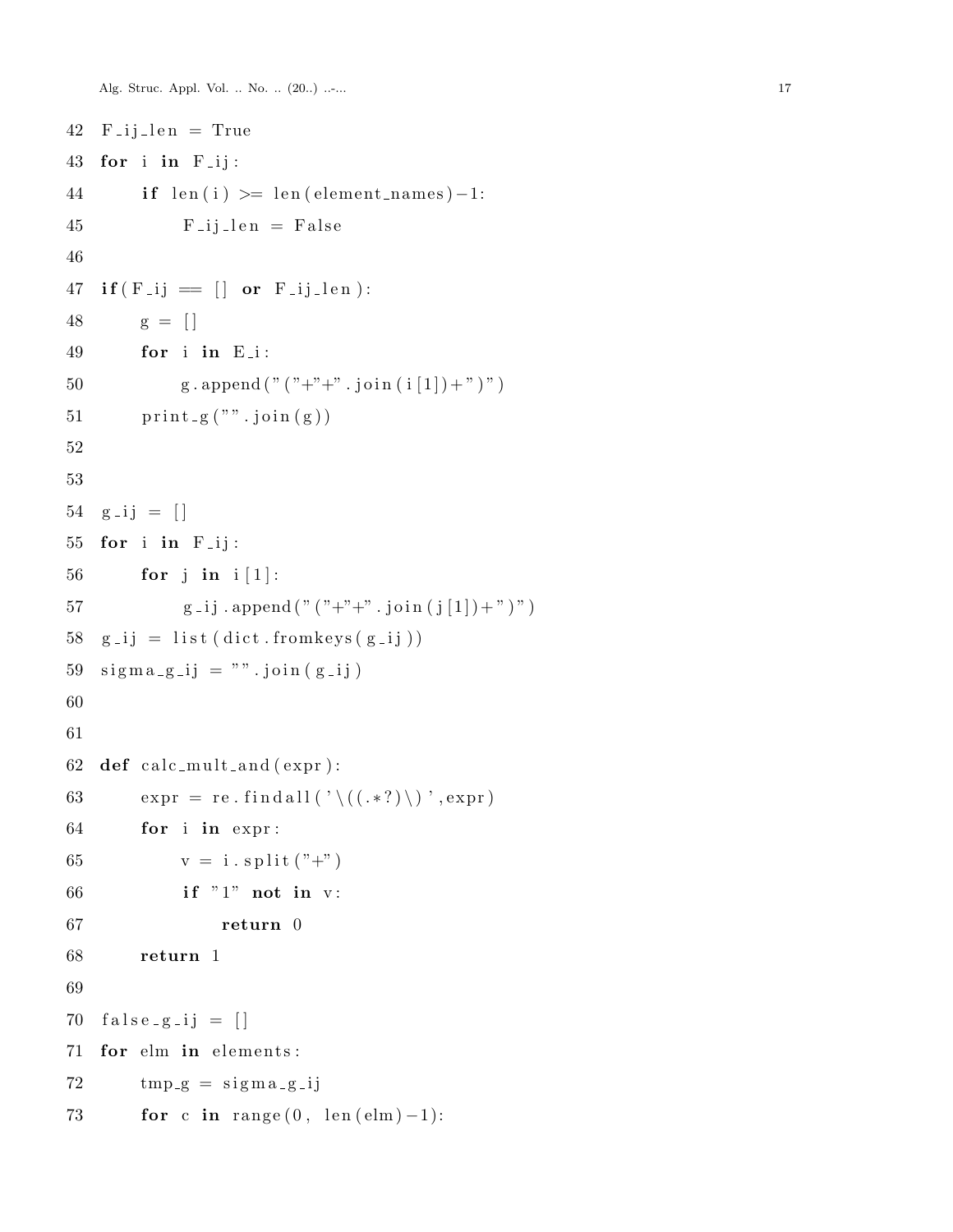| 74 | $if(\text{elm } [c] \equiv 1):$                                       |
|----|-----------------------------------------------------------------------|
| 75 | $tmp_g = tmp_g.\nreplace(element\_names[c] + " " " 0")$               |
| 76 | $tmp_g = tmp_g.\nreplace(element\_names[c], "1")$                     |
| 77 | else:                                                                 |
| 78 | $tmp_g = tmp_g.\nreplace(element\_names[c] + " " " "1")$              |
| 79 | $tmp_g = tmp_g.\nreplace(element\_names[c], "0")$                     |
| 80 | $false_g$ <sub>ij</sub> .append(calc_mult_and(tmp <sub>-g)</sub> )    |
| 81 |                                                                       |
|    | 82 $f_{-}j = []$                                                      |
|    | 83 for i, elm in enumerate (elements):                                |
| 84 | $if (elm[-1] = 0 and false_{g} = ij[i] = 1):$                         |
| 85 | f_j .append("("+"+" .join([x for x in E_i if $x[0] = i [0 [1 ]+")$ ") |
| 86 |                                                                       |
|    |                                                                       |

```
87 print_g("", join(g_i] + f_j))
```
**Remark 3.25.** We take *n* as number of variables in table, and *k* as number of elements of  $E_j$ . Then

- (*i*)  $T(E_j) = O(n \times 2^n)$ , because one outer loop through rows and one inner loop through columns.
- (*ii*)  $T(F_{ij}) = O(k^2 \times n)$ , because two nested loops through elements of  $E_j$  and one inner loop for getting intersection.
- (*iii*) If for  $1 \leq j \leq 2^n$ ,  $F_j(x_1, ..., x_n) = 0$  or  $F_j(x_1, ..., x_n) = 1$  complexity is  $O(2^n)$  for one loop through rows.
- (*iv*) Others complexity is  $T(E_j) + T(F_{ij}) = O(n \times (k^2 + 2^n)).$

# 4. **Conclusion**

The current paper has defined and considered the notion of Boolean function–based hypergraph, also is shown that every T.B.T corresponds to a Boolean expression. It investigated to correspond every T.B.T to a Minimum and irreducible Boolean expression. For simplifying the complex computations, we introduce an Algorithm and based on this algorithm we extracted a Python programming. We hope that these results are helpful for further studies in Boolean function theory. In our future studies, we hope to obtain more results regarding irreducible Boolean function, graphs, hypergraphs, decision tree based on Boolean function–based hypergraph and their applications.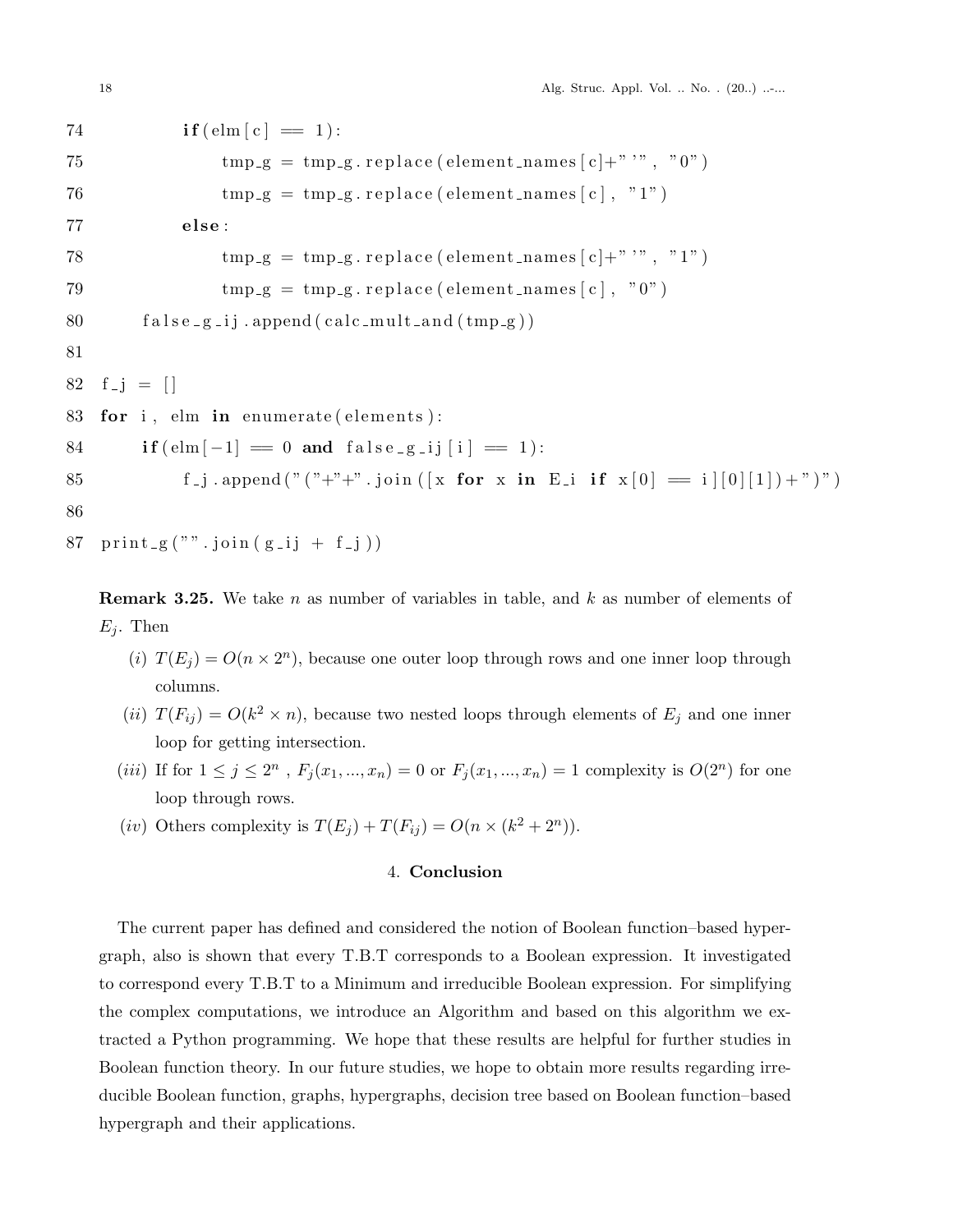#### 5. Acknowledgments

The authors wish to sincerely thank the referees for several useful comments.

### **REFERENCES**

- <span id="page-18-5"></span>[1] C. Berge, *Graphs and Hypergraphs*, North Holland, 1979.
- <span id="page-18-9"></span>[2] P. Chandra R. K. Singh, Y., *Generation of mutants for boolean expression*, J. Discrete Math. Sci. Cryptogr., (2014), pp. 589-607.
- <span id="page-18-10"></span>[3] J. Eldon Whitesitt, *Boolean Algebra and Its Applications*, New York Dover Publications, Inc., 1995.
- <span id="page-18-0"></span>[4] M. Hamidi, A. Borumand saied, *Accessible single-valued neutrosophic graphs*, J. Appl. Math. Comput., Vol. 57 (2018), pp. 121–146.
- <span id="page-18-1"></span>[5] M. Hamidi, A. Borumand saied, *Achievable Single-Valued Neutrosophic Graphs in Wireless Sensor Networks*, New Math. Nat. Comput., Vol. 14 No. 2 (2018), pp. 157–185.
- <span id="page-18-6"></span>[6] M. Hamidi and A. Borumand Saeid, *On Derivable Trees*, Trans. Combin., Vol. 8 N. 2 (2019), pp. 21–43.
- <span id="page-18-7"></span>[7] M. Hamidi and F. Smarandache, *Single-Valued Neutrosophic Directed (Hyper)Graphs And Applications in Networks*, J. Intell. Fuzzy. Syst., Vol. 37 N. 2 (2019), pp. 2869–2885.
- <span id="page-18-8"></span>[8] M. Hamidi and R. Ameri, *α-Derivable Digraphs and its Application in Wireless Sensor Networking*, Discrete. Math. Algorithms. Appl., (2020).
- <span id="page-18-2"></span>[9] B. Molnar, *Applications of Hypergraphs in Informatics a Survey and Opportunities for Research*, Annales Univ. Sci. Budapest., Sect. Comp., Vol. 42 (2014), pp. 261–282.
- <span id="page-18-3"></span>[10] F. Smarandache, *Extension of HyperGraph to n-SuperHyperGraph and to Plithogenic n-SuperHyperGraph, and Extension of HyperAlgebra to n-ary (Classical-/Neutro-/Anti-) HyperAlgebra*, Neutrosophic Sets and Systems, Vol. 33 (2020), pp. 290–296; DOI: 10.5281/zenodo.3783103; http://fs.unm.edu/NSS/n-SuperHyperGraph-n-HyperAlgebra.pdf.
- <span id="page-18-4"></span>[11] F. Smarandache, *n-SuperHyperGraph and Plithogenic n-SuperHyperGraph*, in Nidus Idearum, Vol. 7, second edition, Pons asbl, Bruxelles, pp. 107-113, 2019; http://fs.unm.edu/NidusIdearum7-ed2.pdf.

#### **Mohammad Hamidi**

Department of mathematics, Payame Noor university, Tehran Tehran, Iran. m.Hamidi@pnu.ac.ir **M. Rahmati** Department of mathematics, Payame Noor university, Tehran Tehran, Iran. M.Rahmati@pnu.ac.ir **A. Rezaei** Department of mathematics,